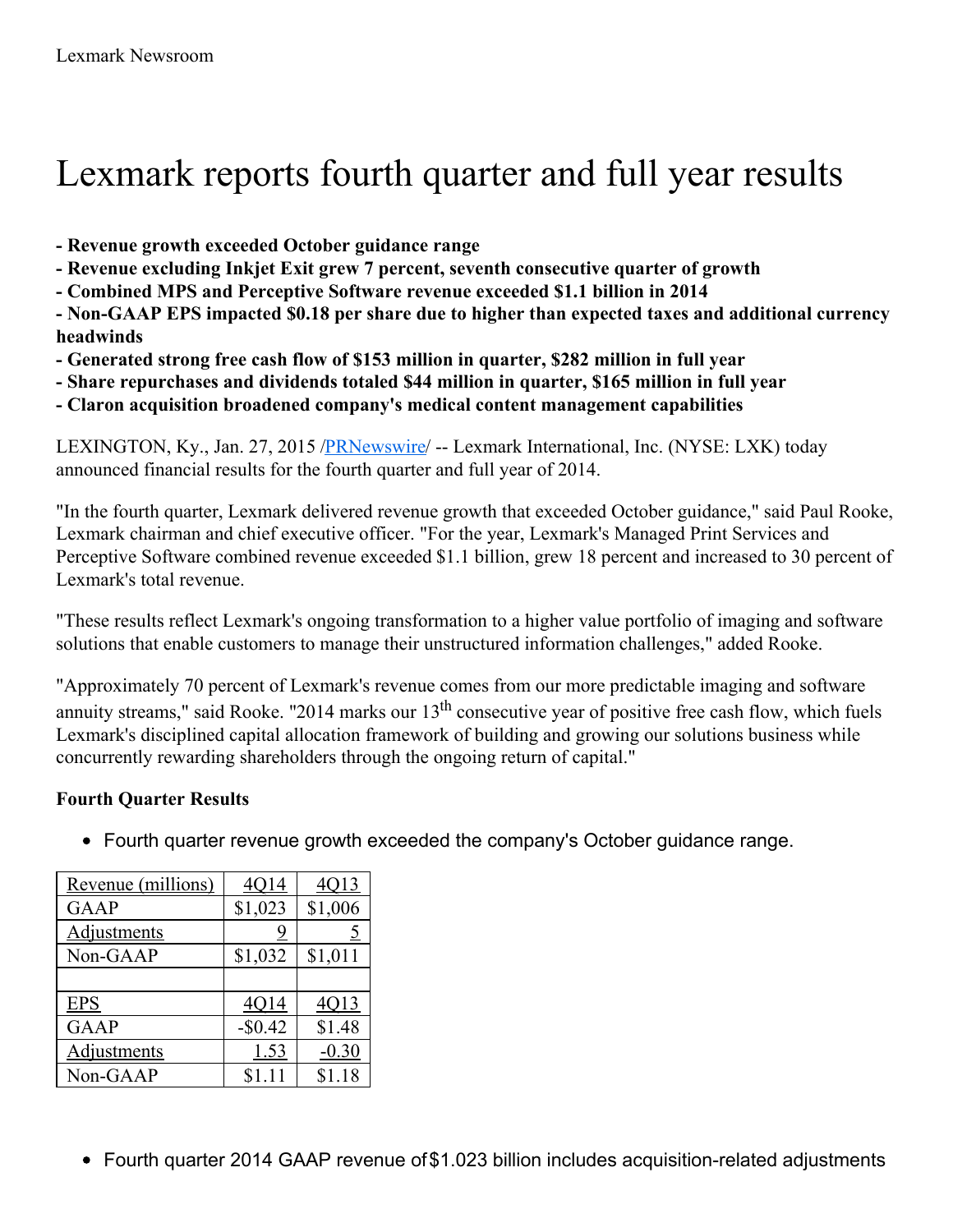of \$9 million. Fourth quarter 2014 non-GAAP<sup>1</sup> revenue of \$1.032 billion grew 2 percent year to year, and grew 7 percent excluding the planned and ongoing decline in Inkjet Exit<sup>2</sup> revenue.

- Fourth quarter GAAP EPS were (\$0.42) and \$1.48 in 2014 and 2013, respectively.
- Mark-to-market asset and actuarial gains and losses were recognized for the company's pension and other postretirement benefit plans. Mark-to-market gains and losses are excluded from non-GAAP financial measures and do not impact free cash flow<sup>3</sup>. For the fourth quarter of 2014, the company recognized an \$84 million pre-tax loss (\$0.97 per share) compared to a pre-tax gain of \$82 million (\$0.64 per share) in the same period last year.
- Fourth quarter adjustments (including the mark-to-market adjustments) were\$1.53 per share and (\$0.30) per share in 2014 and 2013, respectively.
- Fourth quarter non-GAAP EPS were \$1.11 compared with non-GAAP EPS of\$1.18 in the fourth quarter of 2013. As compared to the company's October guidance, fourth quarter non-GAAP EPS were negatively impacted \$0.18 per share, \$0.10 per share from higher than expected taxes, principally a mix shift of earnings toward higher tax geographies and discrete items, and \$0.08 per share due to additional currency headwinds.

#### Fourth Quarter 2014 Higher Value Solutions Revenue

- Lexmark's Higher Value Solutions revenue $^4$  is comprised of Managed Print Services (MPS $\mathfrak h$ and Perceptive Software.
- Fourth quarter Higher Value Solutions revenue of\$341 million, excluding acquisition-related adjustments of \$9 million, grew 22 percent year to year and accounted for 33 percent of total revenue, up from 28 percent in the same period in 2013.

## Fourth Quarter 2014 Segment Revenue

- Imaging Solutions and Services (ISS) revenue of \$933 million declined less than 1 percent year to year. ISS revenue, excluding Inkjet Exit revenue, grew 4 percent year to year.
	- MPS revenue of \$242 million grew 16 percent year to year.
	- Non-MPS<sup>6</sup> revenue of \$633 million was about flat year to year.
	- Inkjet Exit revenue of \$58 million declined 42 percent year to year.
- Perceptive Software revenue was \$90 million. Excluding acquisition-related adjustments, Perceptive Software revenue grew 37 percent year to year.

## Fourth Quarter 2014 Product Revenue

- Hardware revenue of \$236 million grew 3 percent year to year.
- Supplies revenue of \$646 million declined 2 percent year to year.
	- Laser supplies revenue of \$589 million grew 5 percent year to year.
- Software and Other revenue was \$140 million. Excluding acquisition-related adjustments, Software and Other revenue of \$150 million grew 23 percent year to year.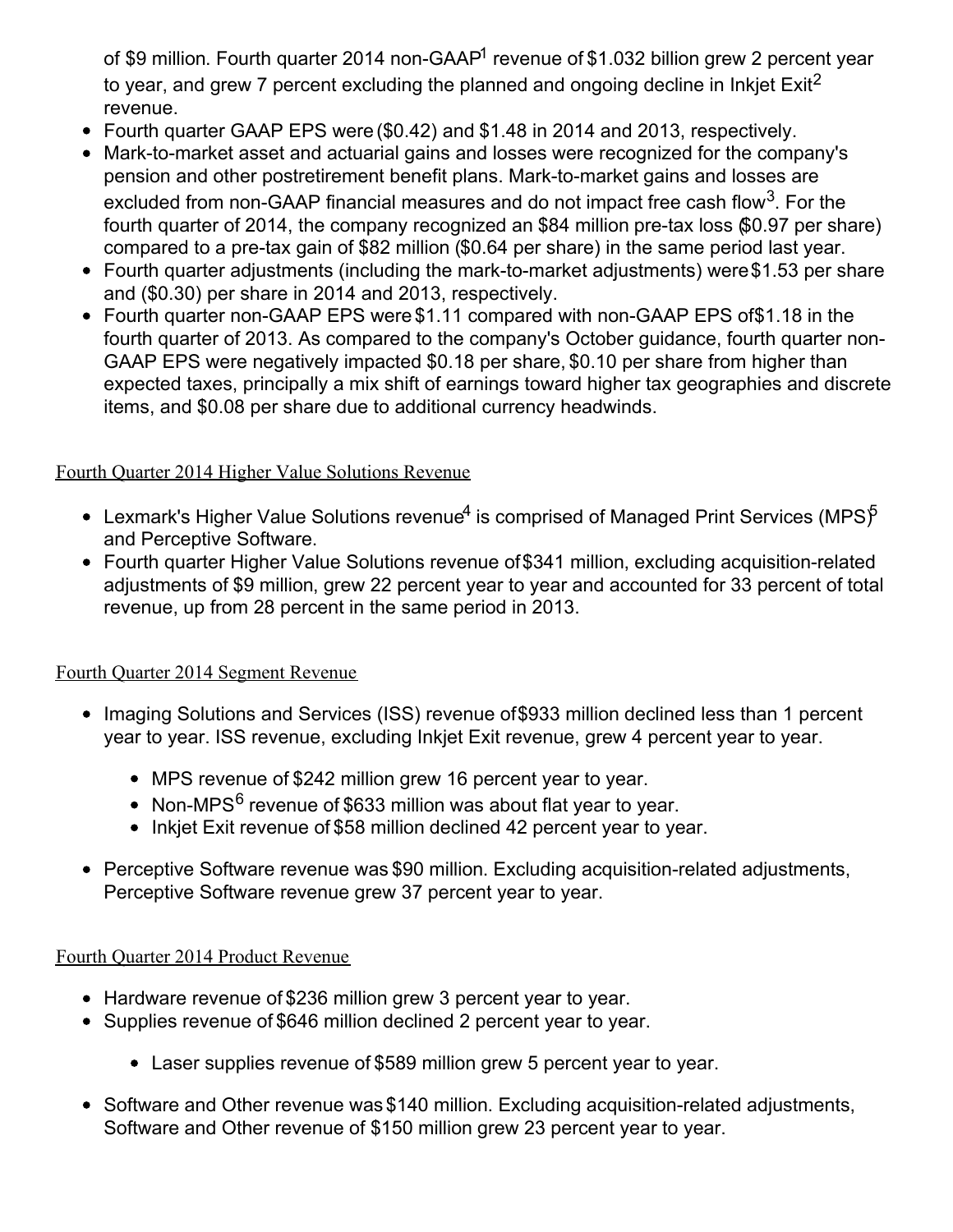#### Fourth Quarter 2014 GAAP Results

- Revenue was \$1.023 billion compared to \$1.006 billion in 2013.
- Gross profit margin was 35.2 percent versus 41.5 percent in 2013.
- Operating expense was\$381 million compared to \$267 million in 2013.
- Operating loss was\$22 million compared to income of\$151 million in 2013.
- Operating income margin was (2.1) percent compared to 15.0 percent in 2013.
- Net earnings were (\$26) million compared to \$94 million in 2013.

#### Fourth Quarter 2014 Non-GAAP Results

- Revenue was \$1.032 billion compared to \$1.011 billion in 2013.
- Gross profit margin was 38.9 percent versus 41.4 percent in 2013.
- Operating expense was\$291 million compared to \$307 million in 2013.
- Operating income was \$111 million compared to \$112 million in 2013.
- Operating income margin was 10.7 percent compared to 11.1 percent in 2013.
- Net earnings were \$68 million compared to \$75 million in 2013.

#### **Full Year Results**

2014 GAAP revenue of \$3.710 billion includes acquisition-related adjustments of \$17 million. 2014 non-GAAP revenue of \$3.728 billion grew 1 percent year to year, and grew 6 percent excluding the planned and ongoing decline in Inkjet Exit revenue.

| <u>Revenue (billions)</u> | 2014    | 2013    |
|---------------------------|---------|---------|
| <b>GAAP</b>               | \$3.710 | \$3.668 |
| Adjustments               | 0.017   | 0.016   |
| Non-GAAP                  | \$3.728 | \$3.684 |
|                           |         |         |
| EPS                       | 2014    | 2013    |
| <b>GAAP</b>               | \$1.25  | \$4.08  |
| <b>Adjustments</b>        | 2.79    | 0.11    |
| Non-GAAP                  | \$4.04  | \$4.19  |

- Mark-to-market asset and actuarial gains and losses were recognized for the company's pension and other postretirement benefit plans. For the full year of 2014, the company recognized an \$81 million pre-tax loss \$0.91 per share) compared to a pre-tax gain of \$82 million (\$0.63 per share) in the same period last year.
- Full year adjustments (including the mark-to-market adjustments) were\$2.79 per share and \$0.11 per share in 2014 and 2013, respectively.
- GAAP EPS were \$1.25 and \$4.08 in 2014 and 2013, respectively.
- Non-GAAP EPS were \$4.04 in 2014 compared with non-GAAP EPS of\$4.19 in 2013.

#### Full Year 2014 Higher Value Solutions Revenue

2014 Higher Value Solutions revenue of \$1.134 billion, excluding acquisition-related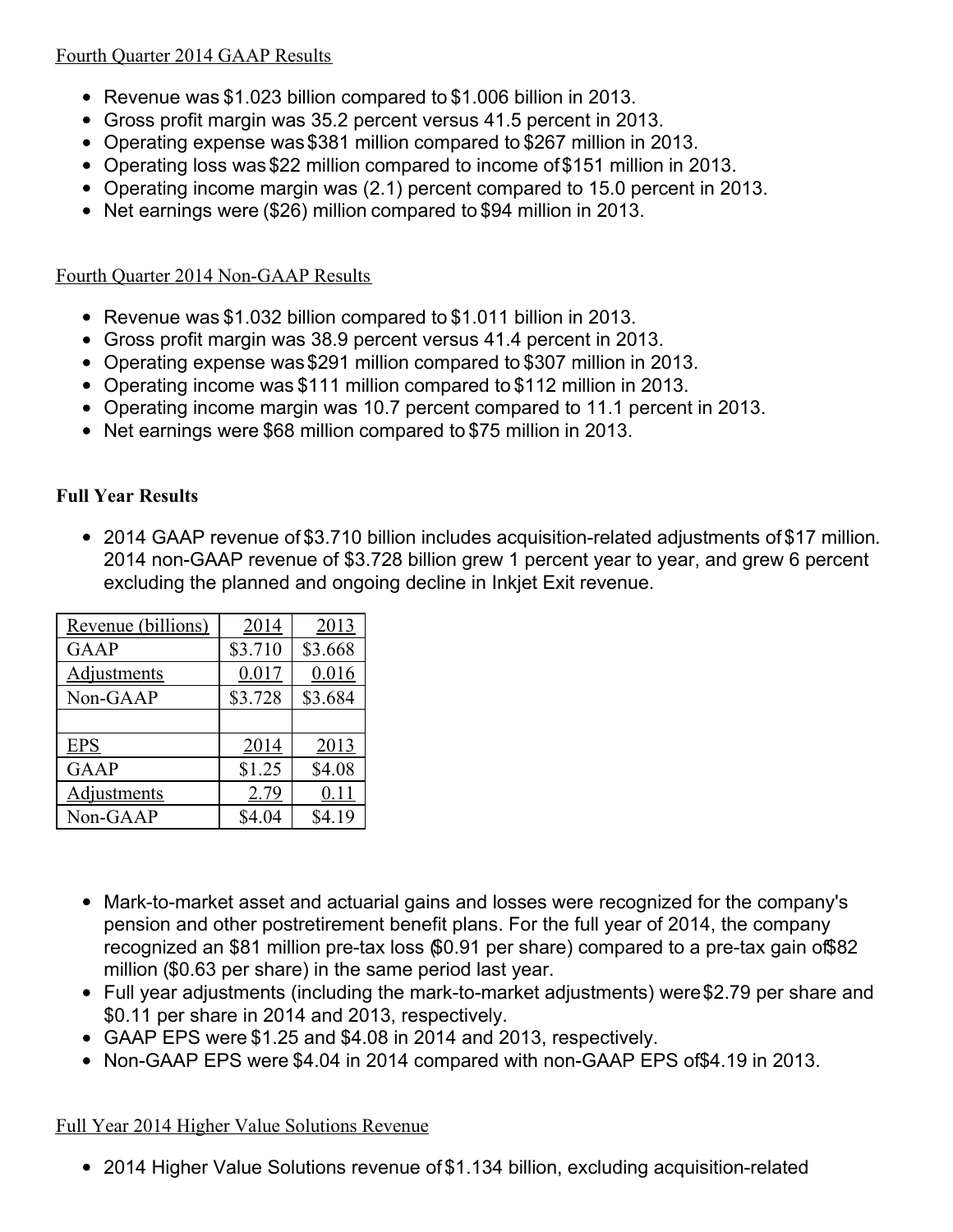adjustments of \$17 million, grew 18 percent year to year and accounted for 30 percent of total revenue, up from 26 percent in the same period in 2013.

#### Full Year 2014 Segment Revenue

- ISS revenue of \$3.415 billion declined less than 1 percent year to year. ISS revenue, excluding Inkjet Exit revenue, grew 4 percent year to year.
	- MPS revenue of \$821 million grew 14 percent year to year.
	- Non-MPS revenue of \$2.337 billion grew 1 percent year to year.
	- Inkjet Exit revenue of \$257 million declined 37 percent year to year.
- Perceptive Software revenue was \$296 million. Excluding acquisition-related adjustments, Perceptive Software revenue grew 31 percent year to year.

# Full Year 2014 Product Revenue

- Hardware revenue of \$782 million grew 3 percent year to year.
- Supplies revenue of \$2.446 billion declined 2 percent year to year.
	- Laser supplies revenue of \$2.189 billion grew 5 percent year to year.
- Software and Other revenue was \$482 million. On a non-GAAP basis, Software and Other revenue of \$500 million grew 14 percent year to year.

# Full Year 2014 GAAP Results

- Revenue was \$3.710 billion compared to \$3.668 billion in 2013.
- Gross profit margin was 38.0 percent versus 39.4 percent in 2013.
- Operating expense was\$1.261 billion compared to \$1.035 billion in 2013.
- Operating income was \$149 million compared to \$409 million in 2013.
- Operating income margin was 4.0 percent compared to 11.2 percent in 2013.
- Net earnings were \$79 million compared to \$262 million in 2013.

# Full Year 2014 Non-GAAP Results

- Revenue was \$3.728 billion compared to \$3.684 billion in 2013.
- Gross profit margin was 40.2 percent versus 40.7 percent in 2013.
- Operating expense was\$1.104 billion compared to \$1.098 billion in 2013.
- Operating income was \$397 million compared to \$403 million in 2013.
- Operating income margin was 10.6 percent compared to 10.9 percent in 2013.
- Net earnings were \$255 million compared to \$269 million in 2013.

## Fourth Quarter and Full Year 2014 Cash Flow

• Net cash provided by operating activities was \$183 million in the fourth quarter, \$418 million for the full year.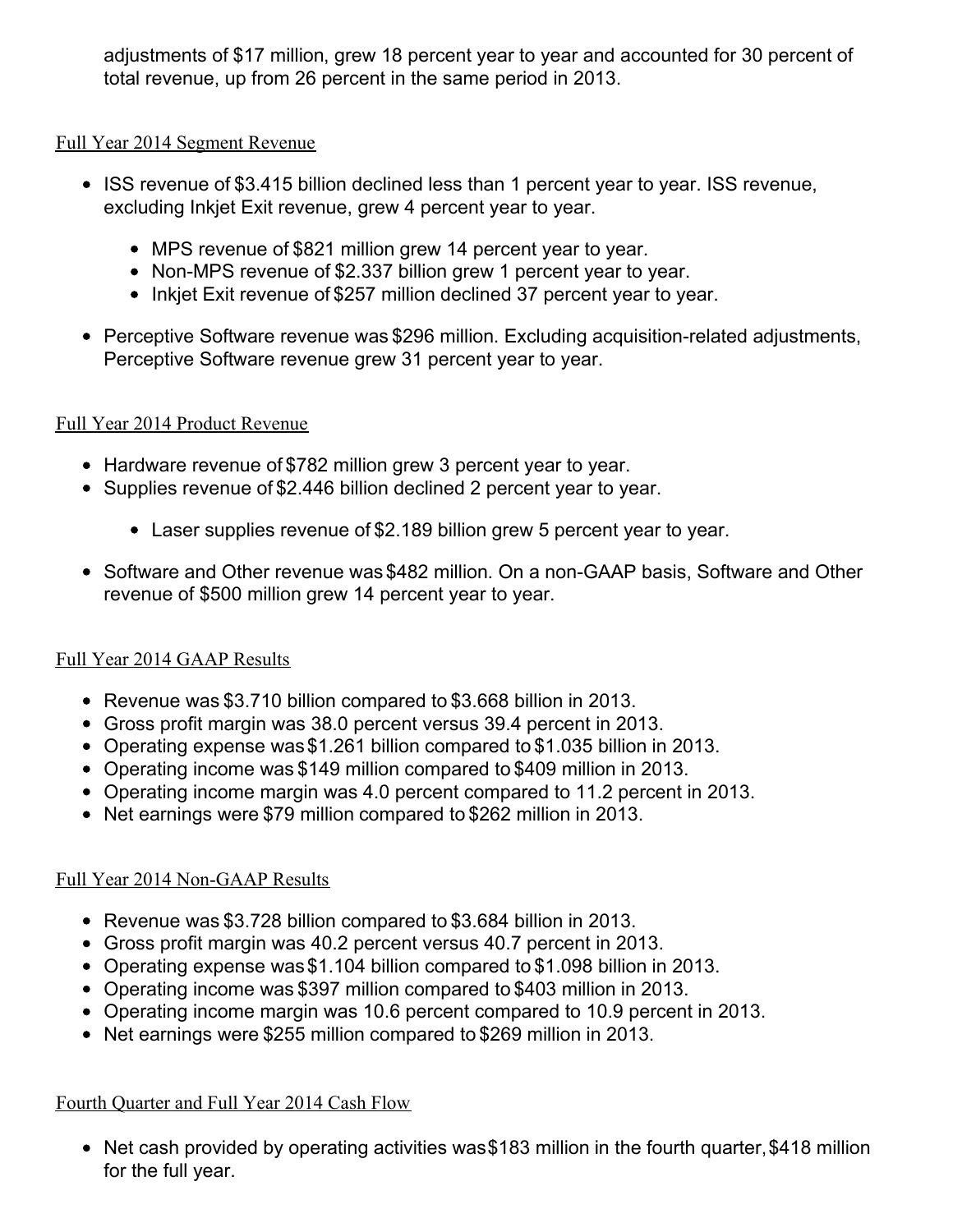- Free cash flow<sup>3</sup> was \$153 million in the fourth quarter, \$282 million for the full year.
- Capital expenditures were \$30 million in the fourth quarter,\$136 million for the full year.
- Depreciation and amortization of \$64 million in the fourth quarter of 2014 includes acquisitionrelated adjustments of \$20 million and \$1 million of restructuring-related adjustments.
- Depreciation and amortization of \$259 million for the full year of 2014 includes acquisitionrelated adjustments of \$77 million and \$4 million of restructuring-related adjustments.
- Cash, including cash equivalents and current marketable securities, was\$934 million at year end, \$876 million of which was non U.S.-based.

## **Maintaining Capital Allocation Discipline to Transform Lexmark, Drive Shareholder Value**

- Lexmark is executing on its stated capital allocation framework of returning more than 50 percent of free cash flow to shareholders, on average, through quarterly dividends and share repurchases while building and growing its solutions and software business through expansion and acquisitions.
- Lexmark has returned 78 percent of free cash flow generated since the first quarter of 2011 to shareholders through dividends and share repurchases.
- In the fourth quarter of 2014, Lexmark returned \$44 million to shareholders:
	- The company paid a quarterly dividend of\$0.36 per share (\$1.44 annualized). This amounted to \$22 million and was Lexmark's 13th consecutive quarterly dividend.
	- The company repurchased 0.5 million Lexmark shares for\$22 million.
- In full year 2014, Lexmark returned \$165 million to shareholders:
	- The company paid dividends of \$85 million.
	- The company repurchased 1.9 million Lexmark shares for\$80 million. The company's remaining share repurchase authorization at year end was \$89 million.

# **Claron Technology, Inc. Acquisition**

- In January 2015, Lexmark announced the acquisition of Claron Technology, Inc. (Claron), a leading provider of medical image viewing, distribution, sharing and collaboration software technology, for approximately \$37 million funded entirely with Lexmark's non U.S.-based cash.
- Claron and Lexmark's other healthcare technology acquisitions are enabling the company to further broaden its medical content management capabilities.
- The combination of Perceptive Software's image capture, vendor neutral archive, universal image viewing software, and image exchange enables the company to offer unique, interoperable solutions with vendor neutrality helping to eliminate silos that exist today within, and between, healthcare organizations.

# **External Recognition Reflects Lexmark's Solutions Capabilities Strengths**

• In 2014, several top industry analyst firms favorably positioned Lexmark in their key evaluations for the year, acknowledging that Lexmark's capabilities are among the best at connecting an organization's information with the people and processes that need it most. This recognition spans a broad range of hardware, software and solutions categories: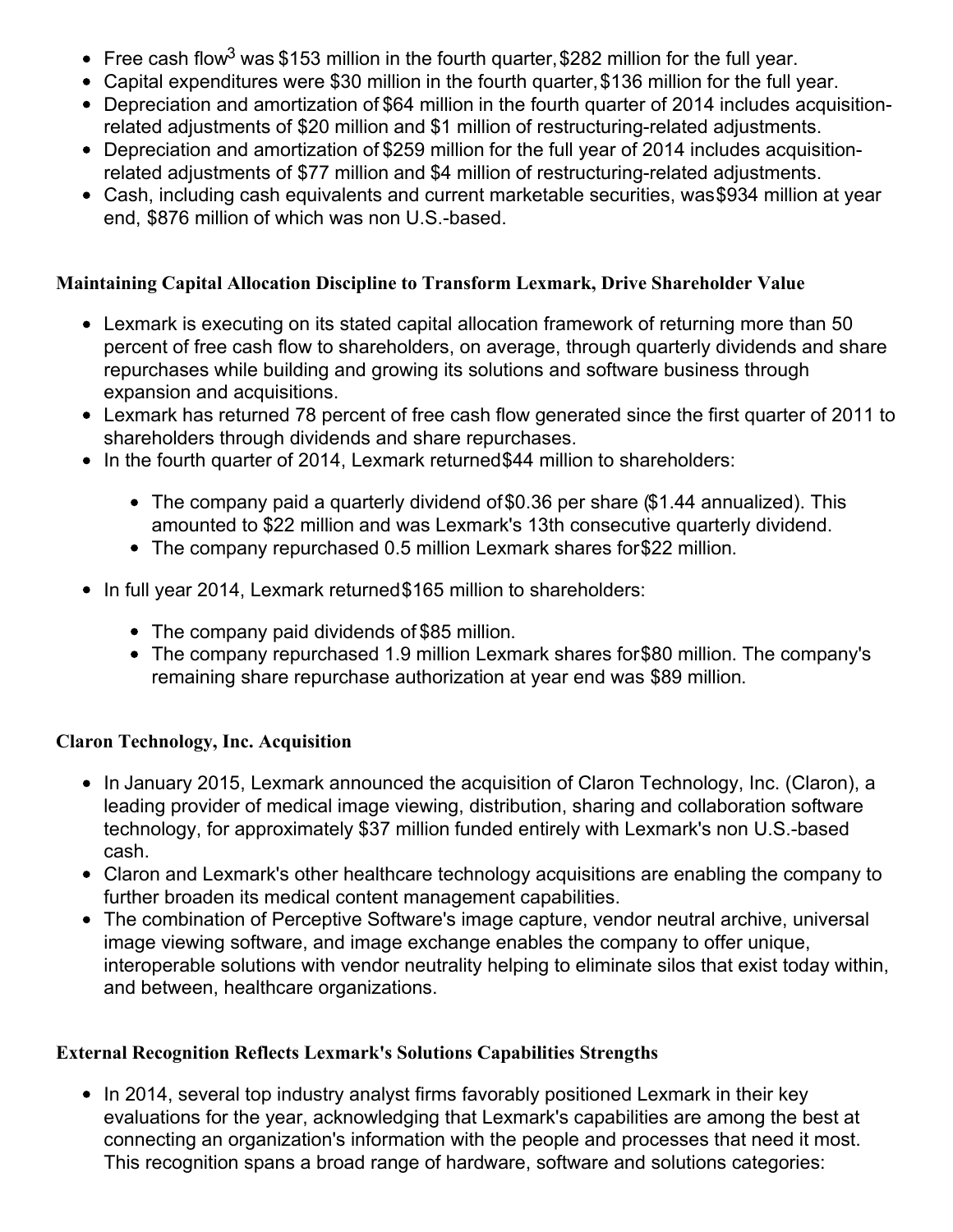- **MPS** Lexmark was named an MPS leader for the fourth consecutive year by Gartner, and for the third consecutive year by both IDC and Quocirca,
- **Enterprise Content Management (ECM) –**Perceptive Software was named a leader in Gartner's Magic Quadrant for ECM in both 2013 and 2014,
- **Enterprise Search –** For the first time in 2014, Perceptive Software was named a leader in Gartner's Magic Quadrant for Enterprise Search,
- **Enterprise Video Content Management –** Perceptive Software was positioned as a challenger in Gartner's 2014 Magic Quadrant for Enterprise Video Content Management.

# **Alberta Health Services Selects Lexmark for Managed Print Services**

- In the fourth quarter, Lexmark announced it has signed a five-year MPS agreement for approximately \$100 million with Alberta Health Services (AHS) ofAlberta, Canada.
- AHS conducted a rigorous evaluation through an open competitive bid process, which began in 2013 and resulted in the selection of Lexmark as the service provider best able to meet the organizational print goals.
- Lexmark will provide AHS with managed services including business assessments, infrastructure optimization, asset management, proactive consumables management, maintenance service, software solutions, reporting and governance.
- Lexmark will deploy a solutions-enabled fleet of innovative printers and smart MFPs across more than 900 AHS departmental locations.

# **Perceptive Software to Provide Private Label Healthcare Solutions to Allscripts**

- In January, Perceptive Software announced a new agreement with Allscripts, a leading global provider of clinical, financial and operational software solutions for healthcare providers.
- As part of this agreement, components of Perceptive Software's ECM solution suite will be private labeled and optimized to become part of an integrated medical content management platform within Allscripts.
- Perceptive Software's ECM solutions will provide Allscripts customers with access to patient documents and medical images that exist outside the electronic medical record.

# **Looking Forward – First Quarter of 2015**

- Total revenue is expected to decline in the range of 3 to 5 percent year to year.
- Revenue, excluding Inkjet Exit revenue, is expected to decline slightly year to year.
- GAAP EPS are expected to be around\$0.24 to \$0.34.
- Non-GAAP EPS are expected to be around\$0.70 to \$0.80, compared with non-GAAP EPS of \$0.92 in 2014.

# **Looking Forward – Full Year of 2015**

- Total revenue is expected to decline in the range of 3 to 5 percent year to year.
- Revenue, excluding Inkjet Exit revenue, is expected to decline slightly year to year.
- GAAP EPS are expected to be around\$1.81 to \$2.01.
- Non-GAAP EPS are expected to be around\$3.60 to \$3.80, compared with non-GAAP EPS of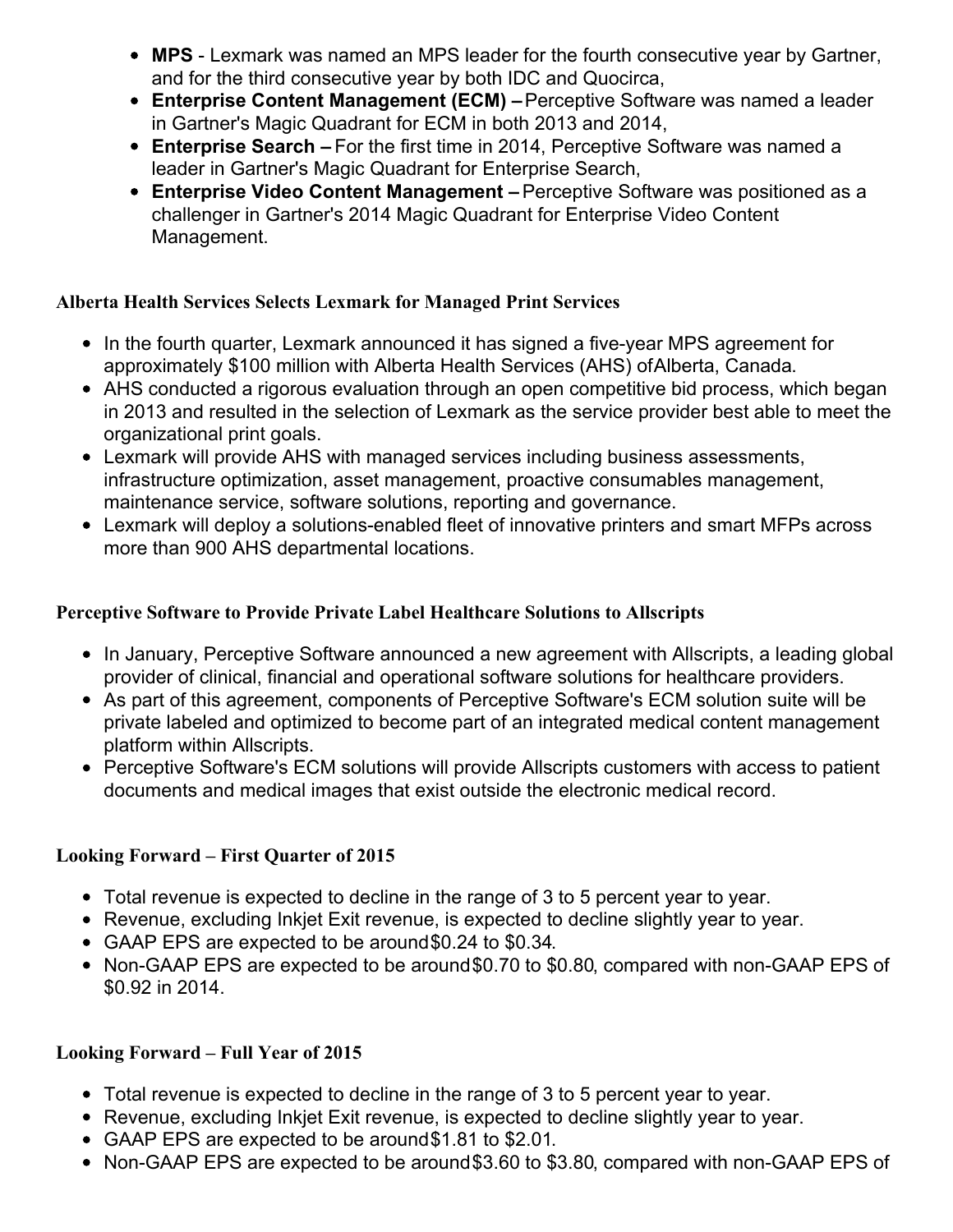\$4.04 in 2014.

#### **Conference Call Today**

- The company will be hosting a conference call with securities analysts today at8:30 a.m. (EST). A live broadcast and a complete replay of this call can be accessed from Lexmark's investor relations website at <http://investor.lexmark.com/>. If you are unable to connect to the Internet, you can access the call via telephone at 888-693-3477 (outside the U.S. by calling 973-582-2710) using access code 55305559.
- Lexmark's earnings presentation slides, including reconciliations between GAAP and non-GAAP financial measures, will be available on Lexmark's investor relations website prior to the live broadcast.

#### **About Lexmark**

Lexmark is uniquely focused on connecting unstructured printed and digital information across enterprises with the processes, applications and people that need it most. For more information, please visit [http://www.lexmark.com/.](http://www.lexmark.com/)

Lexmark and Lexmark with diamond design are trademarks of Lexmark International, Inc., registered in the U.S. and/or other countries. All other trademarks are the property of their respective owners.

"Safe Harbor" Statement under the Private Securities Litigation Reform Act of 1995: Statements in this release which are not historical facts are forward-looking and involve risks and uncertainties which may cause the company's actual results or performance to be materially different from the results or performance expressed or implied by the forward-looking statements. Factors that may impact such forward-looking statements include, but are not limited to, fluctuations in foreign currency exchange rates; failure to successfully integrate newly acquired businesses; continued economic uncertainty related to volatility of the global economy; inability to execute the company's strategy to become an end-to-end solutions provider; decreased supplies consumption; inability to realize all of the anticipated benefits of the company's acquisitions; possible changes in the size of expected restructuring costs, charges, and savings; market acceptance of new products; aggressive pricing from competitors and resellers; changes in the company's tax provisions or tax liabilities; the inability to develop new products and enhance existing products to meet customer needs on a cost competitive basis; reliance on international production facilities, manufacturing partners and certain key suppliers; increased investment to support product development and marketing; the financial failure or loss of business with a key customer or reseller; periodic variations affecting revenue and profitability; excessive inventory for the company's reseller channel; failure to manage inventory levels or production capacity; credit risk associated with the company's customers, channel partners, and investment portfolio; entrance into the market of additional competitors focused on office printing and imaging and software solutions, including enterprise content management, business process management, document output management, intelligent data capture and search; inability to perform under managed print services contracts; increased competition in the aftermarket supplies business; fees on the company's products or litigation costs required to protect the company's rights; inability to obtain and protect the company's intellectual property rights and defend against claims of infringement and/or anticompetitive conduct; the outcome of litigation or regulatory proceedings to which the company may be a party; unforeseen cost impacts as a result of new legislation; the inability to attract, retain and motivate key employees; changes in a country's political or economic conditions; the failure of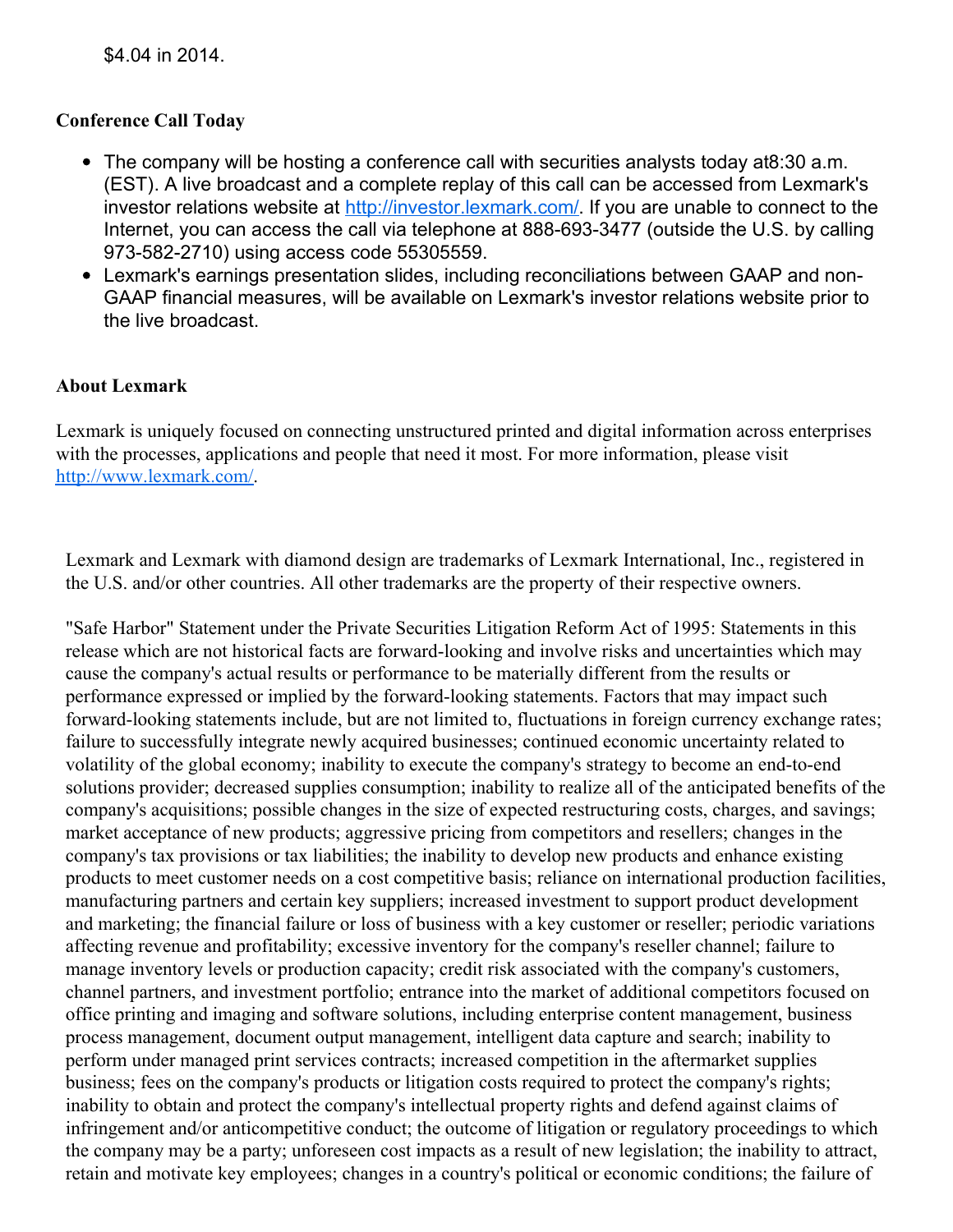information technology systems, including data breaches or cyber attacks; disruptions at important points of exit and entry and distribution centers; business disruptions; terrorist acts; acts of war or other political conflicts; or the outbreak of a communicable disease; and other risks described in the company's Securities and Exchange Commission filings. The company undertakes no obligation to update any forward-looking statement.

- (1) In an effort to provide investors with additional information regarding the company's results as determined by generally accepted accounting principles (GAAP), the company has also disclosed in this press release non-GAAP earnings per share amounts and related income statement items which management believes provides useful information to investors. When used in this press release, "non-GAAP" earnings per share amounts and related income statement items exclude restructuring-related, acquisition and divestiture-related, debt extinguishment-related and pension mark-to-market adjustments. The rationale for management's use of non-GAAP measures is included in Appendix A to the financial information attached hereto.
- (2) Inkjet Exit is defined as consumer and business inkjet hardware and supplies that the company is exiting.
- (3) Free Cash Flow is defined as net cash flows provided by operating activities minus purchases of property, plant and equipment plus proceeds from sale of fixed assets.
- (4) Higher Value Solutions revenue is defined as combined MPS and Perceptive Software revenue.
- (5) MPS revenue is defined as ISS laser hardware, supplies and fleet management solutions sold through a managed services agreement.
- (6) Non-MPS revenue is defined as ISS laser hardware, laser supplies, dot matrix hardware, and dot matrix supplies not sold as a part of an MPS agreement. Non-MPS also includes parts and service related to hardware maintenance.

#### **LEXMARK INTERNATIONAL, INC. AND SUBSIDIARIES CONSOLIDATED CONDENSED STATEMENTS OF EARNINGS** *(In Millions, Except Per Share Amounts) (Unaudited)*

|                              | <b>Three Months</b> |              |             |                   |
|------------------------------|---------------------|--------------|-------------|-------------------|
|                              |                     | <b>Ended</b> |             | <b>Year Ended</b> |
|                              | December 31         |              | December 31 |                   |
|                              | 2014                | 2013         | 2014        | 2013              |
| Revenue:                     |                     |              |             |                   |
| Product                      | \$880.3             | \$888.5      | \$3,203.9   | \$3,242.3         |
| Service                      | 142.6               | 117.6        | 506.6       | 425.3             |
| <b>Total Revenue</b>         | 1,022.9             | 1,006.1      | 3,710.5     | 3,667.6           |
| Cost of revenue:             |                     |              |             |                   |
| Product                      | 561.4               | 495.1        | 1,931.3     | 1,880.3           |
| Service                      | 101.2               | 90.1         | 360.1       | 321.9             |
| Restructuring-related costs  | 0.6                 | 3.1          | 9.3         | 21.5              |
| <b>Total Cost of revenue</b> | 663.2               | 588.3        | 2,300.7     | 2,223.7           |
| <b>Gross profit</b>          | 359.7               | 417.8        | 1,409.8     | 1,443.9           |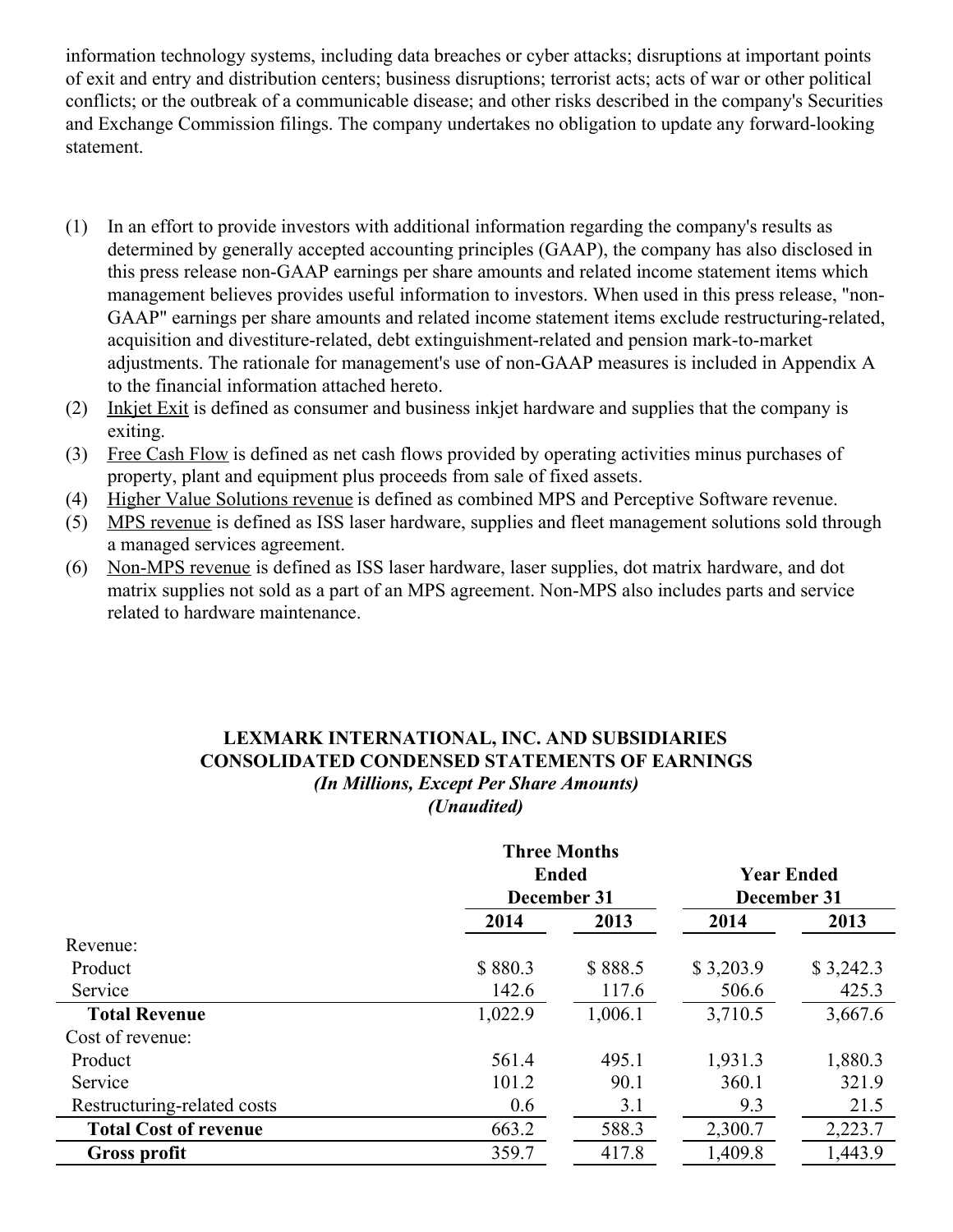| Research and development                      | 107.3     | 51.5   | 354.5   | 287.2   |
|-----------------------------------------------|-----------|--------|---------|---------|
| Selling, general and administrative           | 270.7     | 209.4  | 888.2   | 810.1   |
| Gain on sale of inkjet-related technology and |           |        |         |         |
| assets                                        |           |        |         | (73.5)  |
| Restructuring and related charges             | 3.3       | 6.1    | 17.9    | 10.9    |
| <b>Operating expense</b>                      | 381.3     | 267.0  | 1,260.6 | 1,034.7 |
| <b>Operating (loss) income</b>                | (21.6)    | 150.8  | 149.2   | 409.2   |
| Interest expense (income), net                | 8.2       | 7.6    | 31.6    | 33.0    |
| Other expense (income), net                   | 2.0       | 1.3    | 4.2     | 4.5     |
| Loss on extinguishment of debt                |           |        |         | 3.3     |
| (Loss) earnings before income taxes           | (31.8)    | 141.9  | 113.4   | 368.4   |
|                                               |           |        |         |         |
| (Benefit) provision for income taxes          | (6.2)     | 47.9   | 34.3    | 106.6   |
| Net (loss) earnings                           | \$ (25.6) | \$94.0 | \$79.1  | \$261.8 |
| Net (loss) earnings per share:                |           |        |         |         |
| <b>Basic</b>                                  | \$ (0.42) | \$1.51 | \$1.28  | \$4.16  |
| Diluted                                       | \$ (0.42) | \$1.48 | \$1.25  | \$4.08  |
| Shares used in per share calculation:         |           |        |         |         |
| <b>Basic</b>                                  | 61.6      | 62.3   | 62.0    | 63.0    |
| Diluted                                       | 61.6      | 63.7   | 63.2    | 64.1    |
| Cash dividends declared per common share      | \$0.36    | \$0.30 | \$1.38  | \$1.20  |

# **LEXMARK INTERNATIONAL, INC. AND SUBSIDIARIES CONSOLIDATED CONDENSED STATEMENTS OF FINANCIAL POSITION** *(In Millions)*

*(Unaudited)*

|                           | December 31,<br>2014 | December 31,<br>2013 |
|---------------------------|----------------------|----------------------|
| <b>ASSETS</b>             |                      |                      |
| Current assets:           |                      |                      |
| Cash and cash equivalents | \$309.3              | \$273.2              |
| Marketable securities     | 624.6                | 781.5                |
| Trade receivables, net    | 421.6                | 452.3                |
| Inventories               | 253.0                | 268.2                |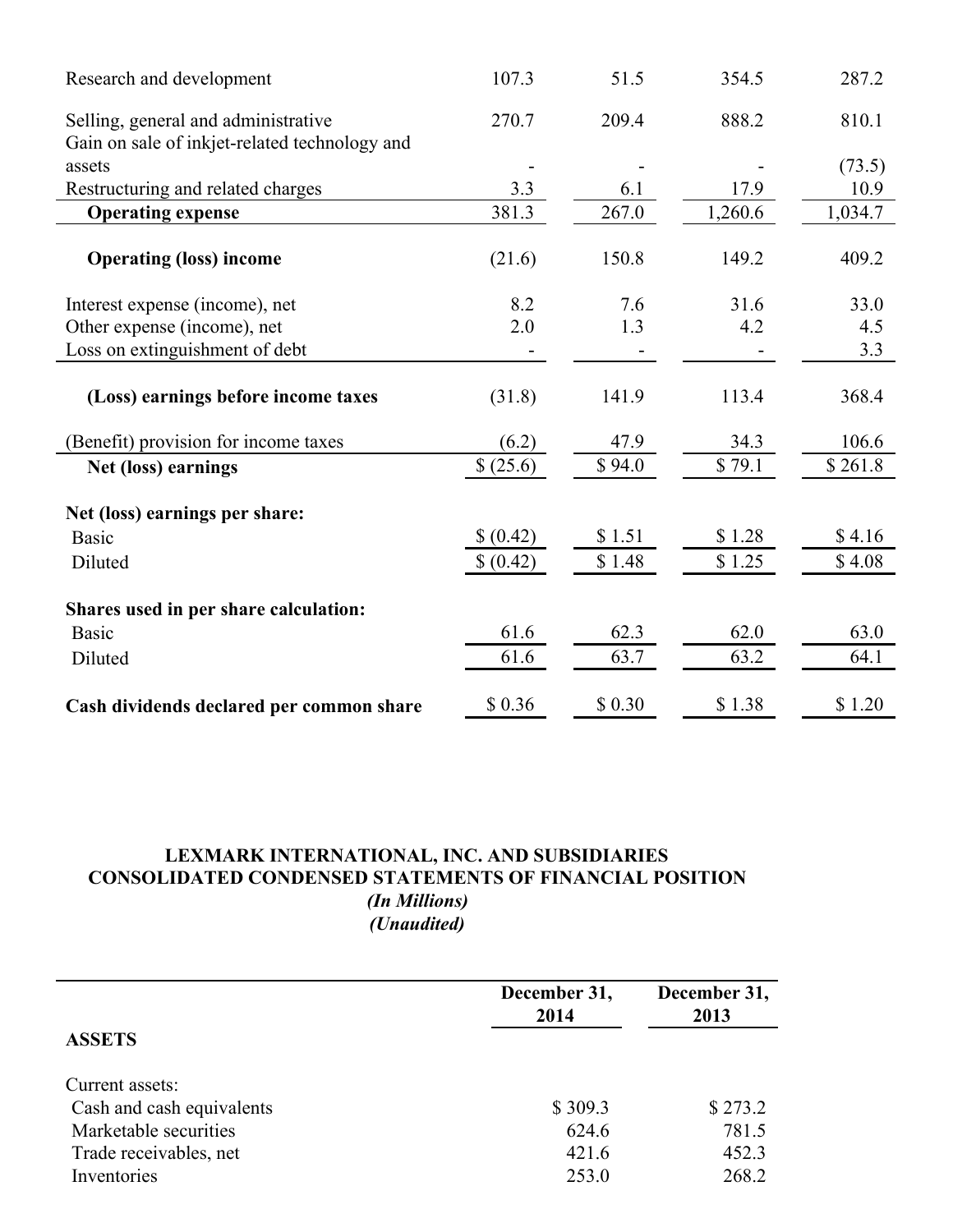| Prepaid expenses and other current assets | 225.8     | 195.3     |
|-------------------------------------------|-----------|-----------|
| <b>Total current assets</b>               | 1,834.3   | 1,970.5   |
|                                           |           |           |
| Property, plant and equipment, net        | 786.1     | 812.4     |
| Marketable securities                     |           | 6.7       |
| Goodwill                                  | 605.8     | 454.7     |
| Intangibles, net                          | 264.3     | 258.0     |
| Other assets                              | 142.6     | 114.6     |
| <b>Total assets</b>                       | \$3,633.1 | \$3,616.9 |

# **LIABILITIES AND STOCKHOLDERS' EQUITY**

| Current liabilities:                       |           |           |
|--------------------------------------------|-----------|-----------|
| Accounts payable                           | \$532.8   | \$474.7   |
| <b>Accrued liabilities</b>                 | 678.5     | 672.4     |
| <b>Total current liabilities</b>           | 1,211.3   | 1,147.1   |
|                                            |           |           |
| Long-term debt                             | 699.7     | 699.6     |
| Other liabilities                          | 458.8     | 401.9     |
| <b>Total liabilities</b>                   | 2,369.8   | 2,248.6   |
|                                            |           |           |
| Stockholders' equity:                      |           |           |
| Common stock and capital in excess of par  | 957.2     | 916.8     |
| Retained earnings                          | 1,404.1   | 1,413.1   |
| Treasury stock, net                        | (1,006.4) | (926.4)   |
| Accumulated other comprehensive loss       | (91.6)    | (35.2)    |
| Total stockholders' equity                 | 1,263.3   | 1,368.3   |
| Total liabilities and stockholders' equity | \$3,633.1 | \$3,616.9 |

# **LEXMARK INTERNATIONAL, INC. AND SUBSIDIARIES RECONCILIATION OF GAAP TO NON-GAAP MEASURES** *(Unaudited)*

| <b>Net (Loss) Earnings (In Millions)</b>        | 4014   | 4013 |
|-------------------------------------------------|--------|------|
| <b>GAAP</b>                                     | \$(26) | \$94 |
| Restructuring charges and project costs         |        |      |
| Acquisition and divestiture-related adjustments | 27     | 14   |
| Actuarial loss (gain) on pension plan           | 60     | (40) |
| <b>Non-GAAP</b>                                 | \$68   | \$75 |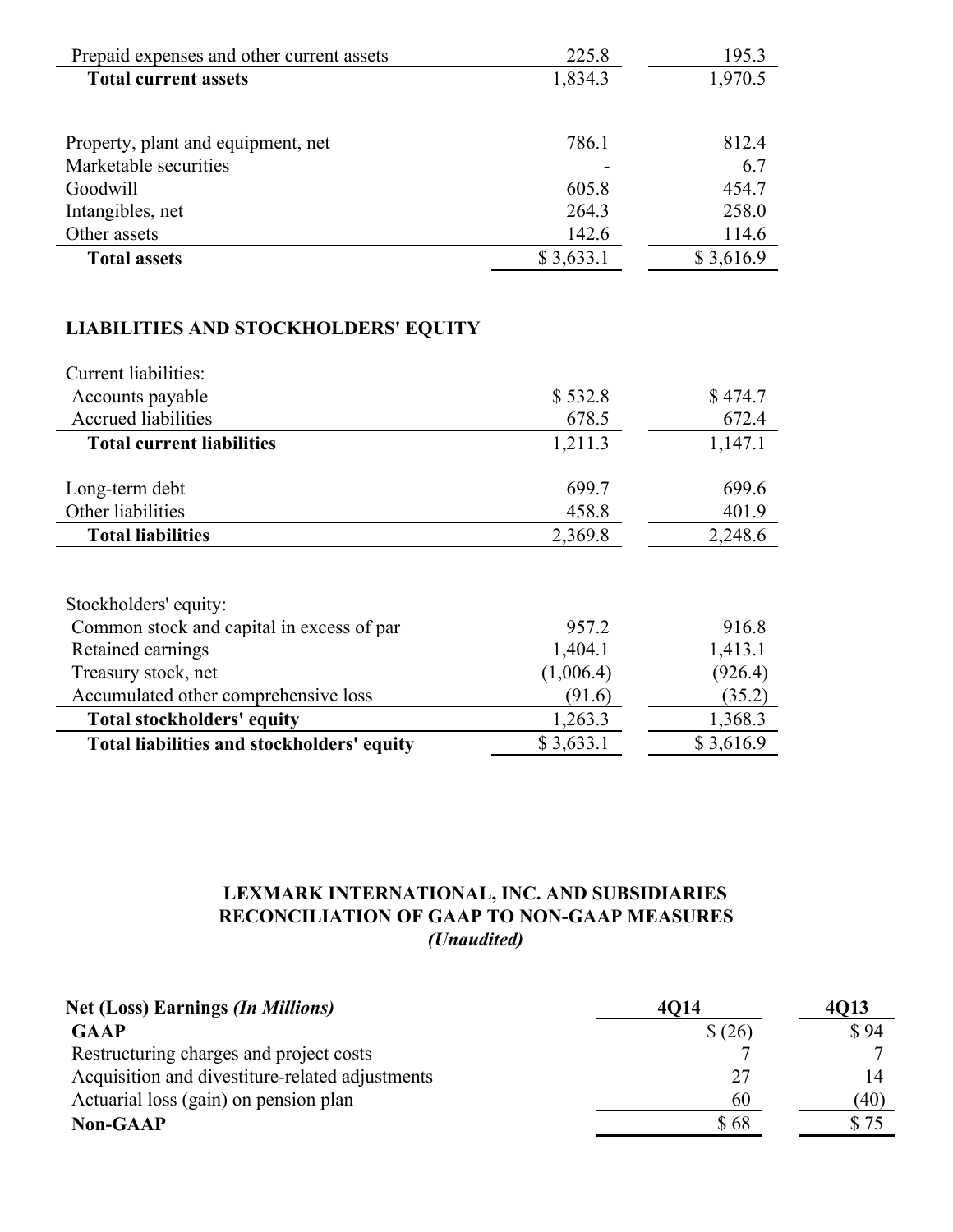| <b>Net Earnings (In Millions)</b>               | 2014            | 2013           |
|-------------------------------------------------|-----------------|----------------|
| <b>GAAP</b>                                     | \$79            | \$262          |
| Restructuring charges and project costs         | 33              | 36             |
| Acquisition and divestiture-related adjustments | 86              | 9              |
| Loss on extinguishment of debt                  |                 | $\overline{2}$ |
| Actuarial loss (gain) on pension plan           | 58              | (40)           |
| <b>Non-GAAP</b>                                 | \$255           | \$269          |
| (Loss) Earnings Per Share                       | 4Q14            | 4Q13           |
| <b>GAAP</b>                                     | \$ (0.42)       | \$1.48         |
| Restructuring charges and project costs         | 0.12            | 0.11           |
| Acquisition and divestiture-related adjustments | 0.44            | 0.23           |
| Actuarial loss (gain) on pension plan           | 0.97            | (0.64)         |
| <b>Non-GAAP</b>                                 | \$1.11          | \$1.18         |
|                                                 |                 |                |
| <b>Earnings Per Share</b>                       | 2014            | 2013           |
| <b>GAAP</b>                                     | \$1.25          | \$4.08         |
| Restructuring charges and project costs         | 0.52            | 0.57           |
| Acquisition and divestiture-related adjustments | 1.36            | 0.14           |
| Loss on extinguishment of debt                  |                 | 0.04           |
| Actuarial loss (gain) on pension plan           | 0.91            | (0.63)         |
| <b>Non-GAAP</b>                                 | \$4.04          | \$4.19         |
| <b>Earnings Per Share Guidance</b>              | 1Q15            | 1Q14           |
| <b>GAAP</b>                                     | $$0.24 - $0.34$ | \$0.46         |
| Restructuring charges and project costs         | 0.07            | 0.14           |
| Acquisition and divestiture-related adjustments | 0.39            | 0.32           |
| <b>Non-GAAP</b>                                 | $$0.70 - $0.80$ | \$0.92         |
|                                                 |                 |                |
| <b>Earnings Per Share Guidance</b>              | 2015            | 2014           |
| <b>GAAP</b>                                     | $$1.81 - $2.01$ | \$1.25         |
| Restructuring charges and project costs         | 0.45            | 0.52           |
| Acquisition and divestiture-related adjustments | 1.34            | 1.36           |
| Actuarial loss (gain) on pension plan           |                 | 0.91           |
| <b>Non-GAAP</b>                                 | $$3.60 - $3.80$ | \$4.04         |
|                                                 |                 |                |

**Refer to Appendix 1 for discussion of management's use of GAAP and Non-GAAP measures.**

**Totals may not foot due to rounding.**

# **LEXMARK INTERNATIONAL, INC. AND SUBSIDIARIES**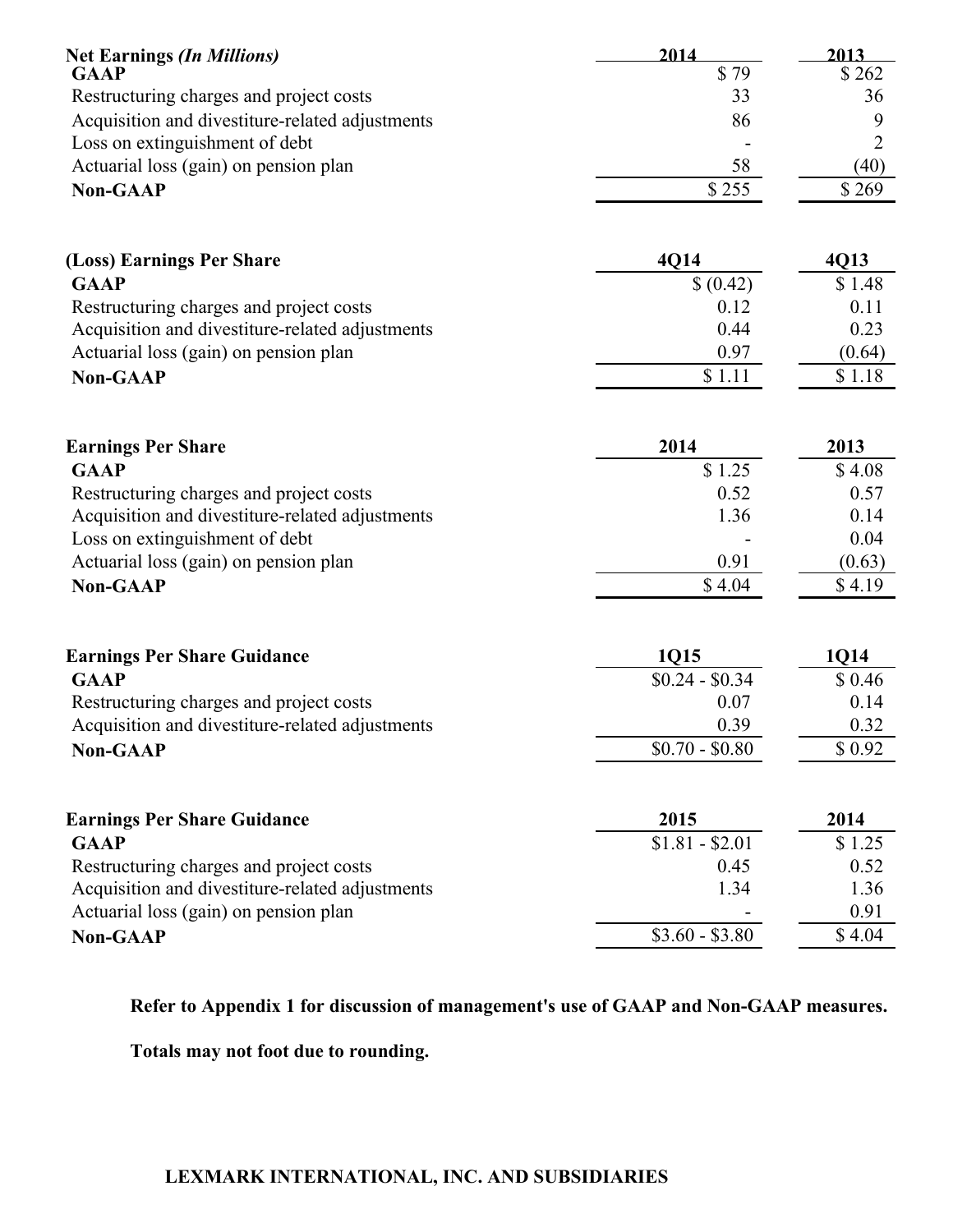# **RECONCILIATION OF GAAP TO NON-GAAP MEASURES** *(Unaudited)*

| Revenue (In Millions) *                                       | 4Q14    | 4Q13     |
|---------------------------------------------------------------|---------|----------|
| <b>GAAP</b>                                                   | \$1,023 | \$1,006  |
| Acquisition-related adjustments $(1)(2)$                      | 9       | 5        |
| <b>Non-GAAP</b>                                               | \$1,032 | \$1,011  |
| <b>Higher Value Solutions Revenue (In Millions)</b> **        | 4Q14    | 4Q13     |
| <b>GAAP</b>                                                   | \$332   | \$275    |
| Acquisition-related adjustments $(1)(2)$                      | 9       | 5        |
| <b>Non-GAAP</b>                                               | \$341   | \$280    |
| Software and Other Revenue (In Millions) ***                  | 4Q14    | 4Q13     |
| <b>GAAP</b>                                                   | \$140   | \$116    |
| Acquisition-related adjustments (1)(2)                        | 9       | 5        |
| <b>Non-GAAP</b>                                               | \$150   | \$122    |
| Perceptive Software Revenue (In Millions) ****                | 4Q14    | 4Q13     |
| <b>GAAP</b>                                                   | \$90    | \$67     |
| Acquisition-related adjustments $(1)(2)$                      | 9       | 5        |
| <b>Non-GAAP</b>                                               | \$99    | \$72     |
| <b>Revenue, excluding Inkjet Exit and</b>                     |         |          |
| acquisition-related adjustments(In Millions) *****            | 4Q14    | 4Q13     |
| <b>GAAP</b>                                                   | \$1,023 | \$1,006  |
| Acquisition-related adjustments $(1)(2)$                      | 9       | 5        |
| Inkjet Exit Revenue                                           | (58)    | (100)    |
| <b>Non-GAAP Revenue, excluding Inkjet Exit and</b>            |         |          |
| acquisition-related adjustments                               | \$974   | \$911    |
| <b>ISS Revenue, excluding Inkjet Exit(In Millions)</b> ****** | 4Q14    | 4Q13     |
| <b>GAAP ISS Revenue</b>                                       | \$933   | \$939    |
| Inkjet Exit Revenue                                           | (58)    | (100)    |
| <b>Non-GAAP ISS Revenue, excluding Inkjet Exit</b>            | \$875   | \$839    |
| <b>Gross Profit (In Millions)</b>                             | 4Q14    | 4Q13     |
| <b>GAAP</b>                                                   | \$360   | \$418    |
| Restructuring charges and project costs (3)(4)                |         | 3        |
| Acquisition-related adjustments $(1)(2)$                      | 22      | 16       |
| Actuarial loss (gain) on pension plan $(5)(6)$                | 20      | (17)     |
| <b>Non-GAAP</b>                                               | \$402   | \$419    |
| Gross Profit Margin (%)                                       | 4Q14    | 4Q13     |
| <b>GAAP</b>                                                   | 35.2%   | 41.5%    |
| Restructuring charges and project costs                       | 0.1%    | 0.3%     |
| Acquisition-related adjustments                               | 2.1%    | 1.5%     |
| Actuarial loss (gain) on pension plan                         | 1.9%    | $-1.7\%$ |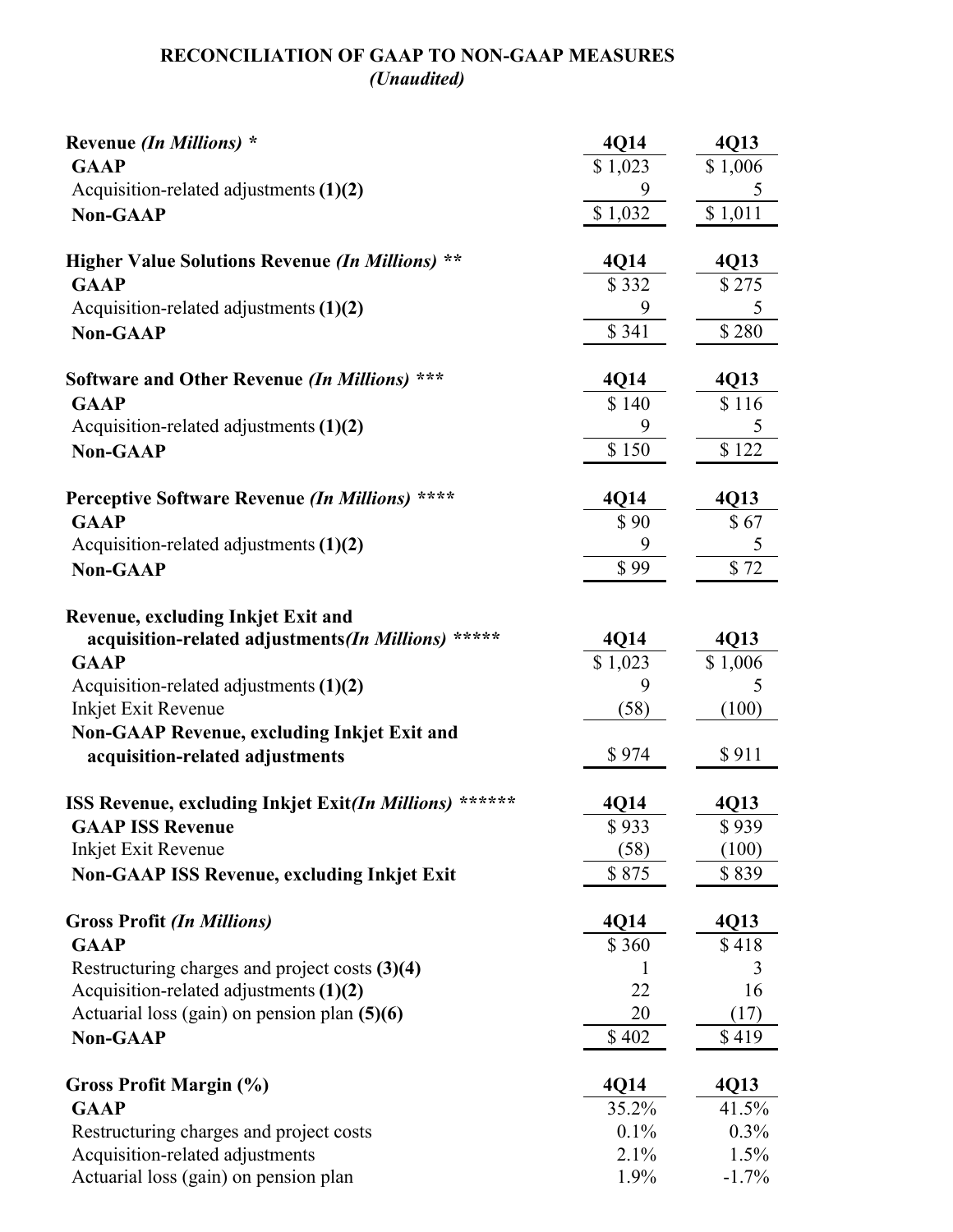| <b>Non-GAAP</b>                                          | 38.9%     | 41.4%    |
|----------------------------------------------------------|-----------|----------|
| <b>Operating Expense (In Millions)</b>                   | 4Q14      | 4Q13     |
| <b>GAAP</b>                                              | \$381     | \$267    |
| Restructuring charges and project costs (3)(4)           | (10)      | (11)     |
| Acquisition and divestiture-related adjustments $(1)(2)$ | (16)      | (14)     |
| Actuarial (loss) gain on pension plan $(5)(6)$           | (64)      | 65       |
| <b>Non-GAAP</b>                                          | \$291     | \$307    |
| <b>Operating (Loss) Income (In Millions)</b>             | 4Q14      | 4Q13     |
| <b>GAAP</b>                                              | \$(22)    | \$151    |
| Restructuring charges and project costs (3)(4)           | 10        | 14       |
| Acquisition and divestiture-related adjustments $(1)(2)$ | 38        | 29       |
| Actuarial loss (gain) on pension plan $(5)(6)$           | 84        | (83)     |
| <b>Non-GAAP</b>                                          | \$111     | \$112    |
| <b>Operating (Loss) Income Margin (%)</b>                | 4Q14      | 4Q13     |
| <b>GAAP</b>                                              | $(2.1\%)$ | 15.0%    |
| Restructuring charges and project costs                  | 1.0%      | 1.4%     |
| Acquisition and divestiture-related adjustments          | 3.7%      | 2.9%     |
| Actuarial loss (gain) on pension plan                    | 8.1%      | $-8.2\%$ |
| <b>Non-GAAP</b>                                          | 10.7%     | 11.1%    |

#### **Refer to Appendix 1 for discussion of management's use of GAAP and Non-GAAP measures.**

#### **Totals may not foot due to rounding.**

- \* Year-to-year Revenue growth was approximately 2% on a GAAP basis and 2% on a non-GAAP basis. Financial results in the fourth quarter of 2014 include those of ReadSoft acquired in the third quarter of 2014. Financial results in the fourth quarter of 2013 include those of PACSGEAR subsequent to the date of acquisition.
- \*\* Year-to-year Higher Value Solutions Revenue growth was approximately 21% on a GAAP basis and 22% on a non-GAAP basis. Higher Value Solutions Revenue as a percentage of total revenue was 32% on a GAAP basis and 33% on a non-GAAP basis for the fourth quarter ending December 31, 2014. Higher Value Solutions Revenue as a percentage of total revenue was 27% on a GAAP basis and 28% on a non-GAAP basis for the fourth quarter ending December 31, 2013. Financial results in the fourth quarter of 2014 include those of ReadSoft acquired in the third quarter of 2014. Financial results in the fourth quarter of 2013 include those of PACSGEAR subsequent to the date of acquisition.
- \*\*\* Year-to-year Software and Other Revenue growth was approximately 21% on a GAAP basis and 23% on a non-GAAP basis. Financial results in the fourth quarter of 2014 include those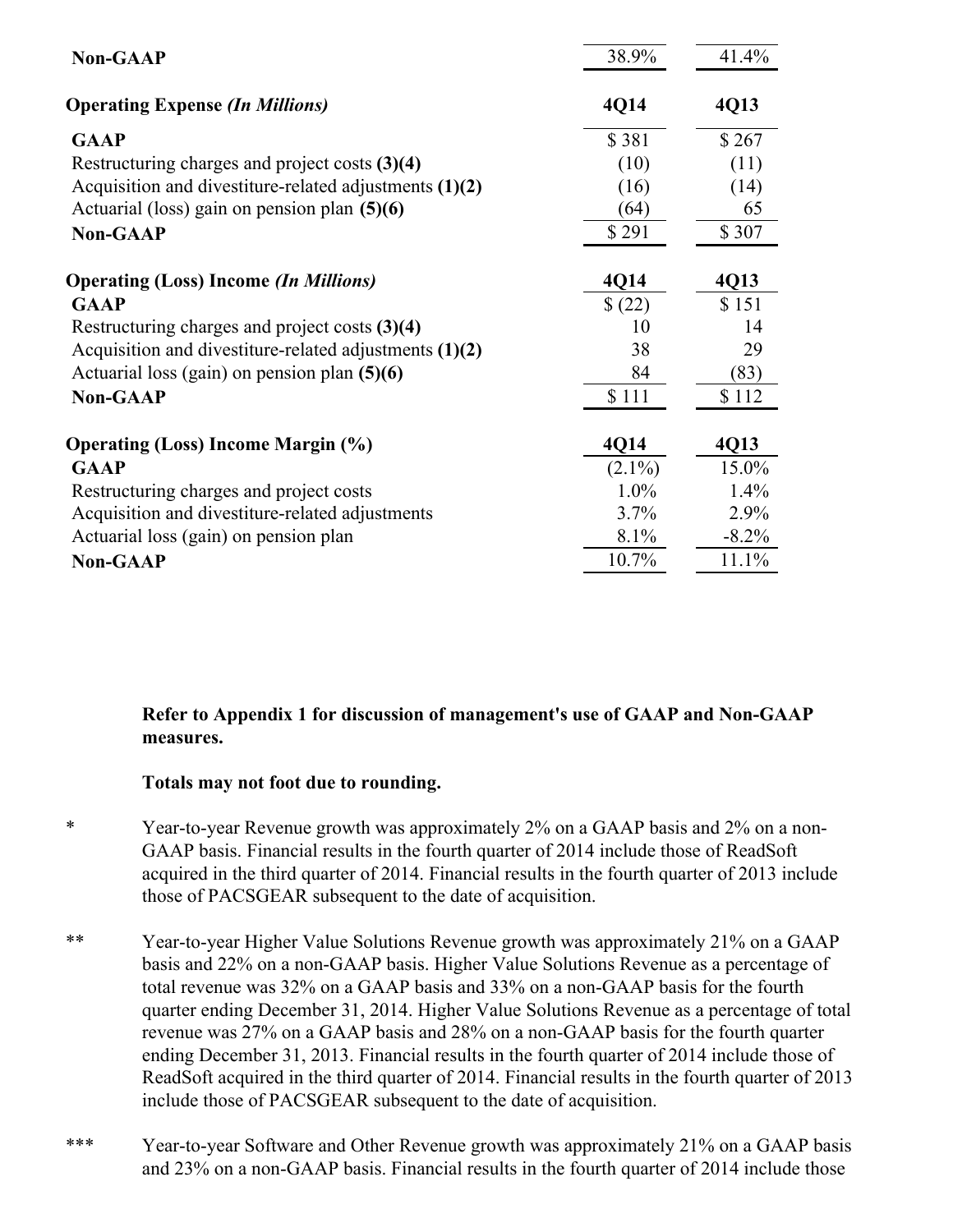of ReadSoft acquired in the third quarter of 2014. Financial results in the fourth quarter of 2013 include those of PACSGEAR subsequent to the date of acquisition.

- \*\*\*\* Year-to-year Perceptive Software Revenue growth was approximately 34% on a GAAP basis and 37% on a non-GAAP basis. Financial results in the fourth quarter of 2014 include those of ReadSoft acquired in the third quarter of 2014. Financial results in the fourth quarter of 2013 include those of PACSGEAR subsequent to the date of acquisition.
- \*\*\*\*\* Year-to-year Revenue growth, excluding Inkiet Exit and acquisition-related adjustments, was approximately 2% on a GAAP basis and 7% on a non-GAAP basis. Financial results in the fourth quarter of 2014 include those of ReadSoft acquired in the third quarter of 2014. Financial results in the fourth quarter of 2013 include those of PACSGEAR subsequent to the date of acquisition.
- \*\*\*\*\*\* Year-to-year ISS Revenue growth, excluding Inkjet Exit, was approximately -1% on a GAAP basis and 4% on a non-GAAP basis.
	- **(1)** Amounts for the three months ended December 31, 2014, include total acquisition and divestiture-related adjustments of \$38.1 million with \$9.2 million, \$12.7 million, \$0.2 million and \$16.0 million included in *Revenue*, *Cost of revenue*, *Research and development* and *Selling, general and administrative*, respectively. *Selling, general and administrative* includes \$16.1 million of acquisition-related expenses and \$(0.1) million of divestiture-related reversals.
	- **(2)** Amounts for the three months ended December 31, 2013, include total acquisition and divestiture-related adjustments of \$29.3 million with \$5.3 million, \$10.2 million, \$0.2 million and \$13.6 million included in *Revenue, Cost of revenue, Research and development* and *Selling, general and administrative*, respectively. *Selling, general and administrative* includes \$13.1 million of acquisition-related expenses and \$0.5 million of divestiture-related expenses.
	- **(3)** Amounts for the three months ended December 31, 2014, include total restructuring charges and project costs of \$10.4 million with \$0.6 million and \$6.5 million included in *Restructuring-related costs* and *Selling, general and administrative,* respectively, in addition to the \$3.3 million in *Restructuring and related charges*.
	- **(4)** Amounts for the three months ended December 31, 2013, include total restructuring charges and project costs of \$14.4 million with \$3.1 million and \$5.2 million included in *Restructuringrelated costs* and *Selling, general and administrative*, respectively, in addition to the \$6.1 million in *Restructuring and related charges.*
	- **(5)** Amounts for the three months ended December 31, 2014, include actuarial loss on pension plan of \$83.7 million with \$19.5 million, \$22.2 million and \$42.0 million included in *Cost of revenue, Research and development* and *Selling, general and administrative*.
	- **(6)** Amounts for the three months ended December 31, 2013, include actuarial gain on pension plan of \$82.7 million with \$17.5 million, \$36.0 million and \$29.2 million included in *Cost of revenue, Research and development* and *Selling, general and administrative.*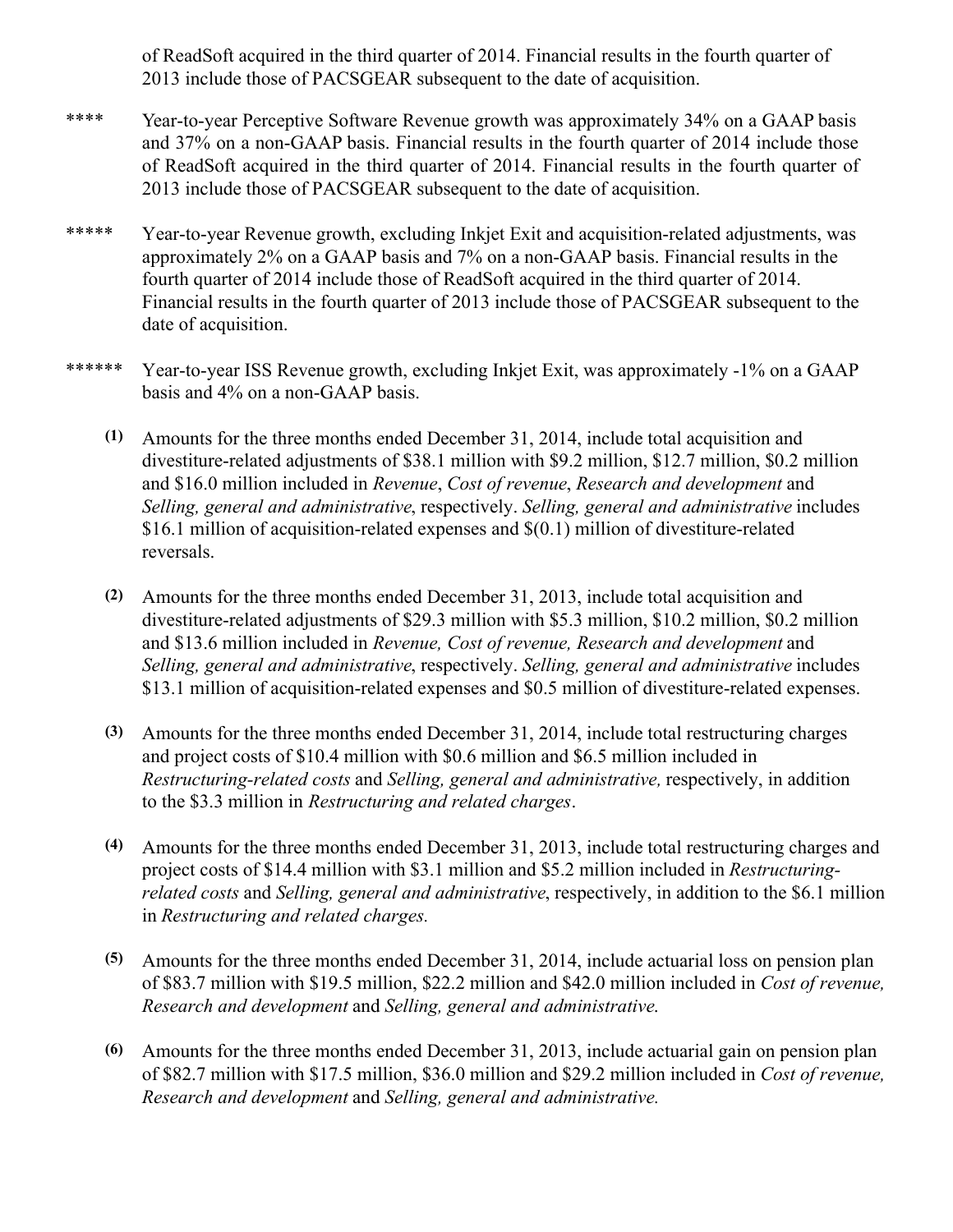## **LEXMARK INTERNATIONAL, INC. AND SUBSIDIARIES RECONCILIATION OF GAAP TO NON-GAAP MEASURES** *(Unaudited)*

| <b>Revenue (In Millions)</b> *                                | 2014    | 2013    |
|---------------------------------------------------------------|---------|---------|
| <b>GAAP</b>                                                   | \$3,710 | \$3,668 |
| Acquisition-related adjustments $(1)(2)$                      | 17      | 16      |
| <b>Non-GAAP</b>                                               | \$3,728 | \$3,684 |
| <b>Higher Value Solutions Revenue (In Millions)</b> **        | 2014    | 2013    |
| <b>GAAP</b>                                                   | \$1,117 | \$945   |
| Acquisition-related adjustments $(1)(2)$                      | 17      | 16      |
| <b>Non-GAAP</b>                                               | \$1,134 | \$961   |
| Software and Other Revenue (In Millions) ***                  | 2014    | 2013    |
| <b>GAAP</b>                                                   | \$482   | \$420   |
| Acquisition-related adjustments $(1)(2)$                      | 17      | 16      |
| <b>Non-GAAP</b>                                               | \$500   | \$436   |
| Perceptive Software Revenue (In Millions) ****                | 2014    | 2013    |
| <b>GAAP</b>                                                   | \$296   | \$224   |
| Acquisition-related adjustments $(1)(2)$                      | 17      | 16      |
| <b>Non-GAAP</b>                                               | \$313   | \$239   |
| Revenue, excluding Inkjet Exit and                            |         |         |
| acquisition-related adjustments (In Millions) *****           | 2014    | 2013    |
| <b>GAAP</b>                                                   | \$3,710 | \$3,668 |
| Acquisition-related adjustments $(1)(2)$                      | 17      | 16      |
| Inkjet Exit Revenue                                           | (257)   | (405)   |
| <b>Non-GAAP Revenue, excluding Inkjet Exit and</b>            |         |         |
| acquisition-related adjustments                               | \$3,470 | \$3,278 |
| <b>ISS Revenue, excluding Inkjet Exit(In Millions)</b> ****** | 2014    | 2013    |
| <b>GAAP ISS Revenue</b>                                       | \$3,415 | \$3,444 |
| <b>Inkjet Exit Revenue</b>                                    | (257)   | (405)   |
| <b>Non-GAAP ISS Revenue, excluding Inkjet Exit</b>            | \$3,158 | \$3,039 |
| <b>Gross Profit (In Millions)</b>                             | 2014    | 2013    |
| <b>GAAP</b>                                                   | \$1,410 | \$1,444 |
| Restructuring charges and project costs (3)(4)                | 9       | 22      |
| Acquisition-related adjustments (1)(2)                        | 62      | 52      |
| Actuarial loss (gain) on pension plan $(5)(6)$                | 19      | (17)    |
| <b>Non-GAAP</b>                                               | \$1,500 | \$1,500 |
| Gross Profit Margin (%)                                       | 2014    | 2013    |
| <b>GAAP</b>                                                   | 38.0%   | 39.4%   |
| Restructuring charges and project costs                       | 0.2%    | 0.6%    |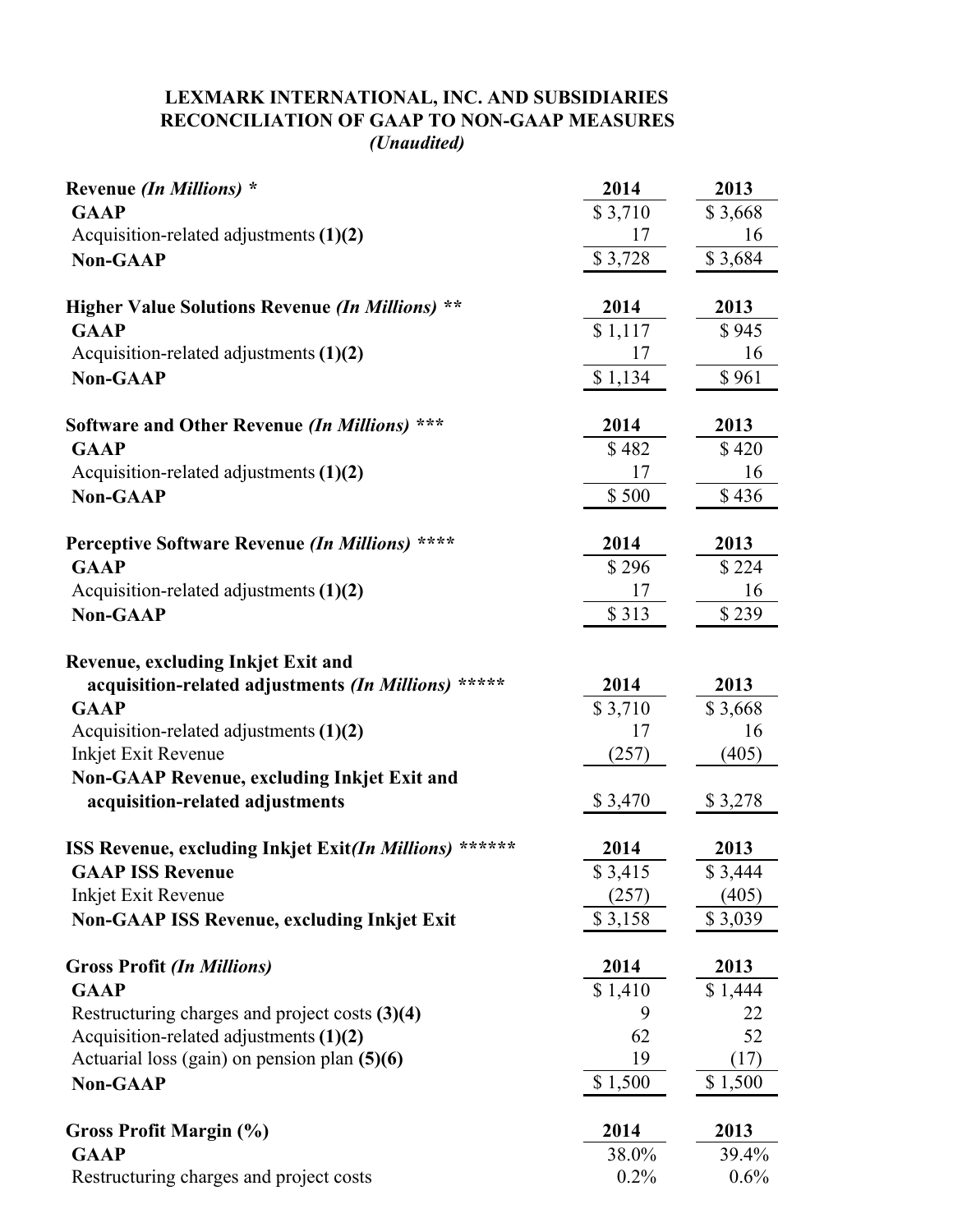| Acquisition-related adjustments                          | 1.7%    | 1.4%     |
|----------------------------------------------------------|---------|----------|
| Actuarial loss (gain) on pension plan                    | 0.5%    | $-0.5%$  |
| <b>Non-GAAP</b>                                          | 40.2%   | 40.7%    |
| <b>Operating Expense (In Millions)</b>                   | 2014    | 2013     |
| <b>GAAP</b>                                              | \$1,261 | \$1,035  |
| Restructuring charges and project costs (3)(4)           | (37)    | (33)     |
| Acquisition and divestiture-related adjustments $(1)(2)$ | (59)    | 31       |
| Actuarial (loss) gain on pension plan $(5)(6)$           | (62)    | 65       |
| <b>Non-GAAP</b>                                          | \$1,104 | \$1,098  |
| <b>Operating Income (In Millions)</b>                    | 2014    | 2013     |
| <b>GAAP</b>                                              | \$149   | \$409    |
| Restructuring charges and project costs (3)(4)           | 46      | 55       |
| Acquisition and divestiture-related adjustments (1)(2)   | 121     | 21       |
| Actuarial loss (gain) on pension plan $(5)(6)$           | 81      | (83)     |
| <b>Non-GAAP</b>                                          | \$397   | \$403    |
| <b>Operating Income Margin (%)</b>                       | 2014    | 2013     |
| <b>GAAP</b>                                              | 4.0%    | 11.2%    |
| Restructuring charges and project costs                  | 1.2%    | 1.5%     |
| Acquisition and divestiture-related adjustments          | 3.2%    | 0.6%     |
| Actuarial loss (gain) on pension plan                    | 2.2%    | $-2.2\%$ |
| <b>Non-GAAP</b>                                          | 10.6%   | 10.9%    |

#### **Refer to Appendix 1 for discussion of management's use of GAAP and Non-GAAP measures.**

#### **Totals may not foot due to rounding.**

- \* Year-to-year Revenue growth was approximately 1% on a GAAP basis and 1% on a non-GAAP basis. Financial results of 2014 include those of ReadSoft subsequent to August 19, 2014. Financial results of 2013 include those of AccessVia and Twistage acquired in the first quarter of 2013, those of Saperion acquired in the third quarter of 2013 and those of PACSGEAR acquired in the fourth quarter of 2013.
- \*\* Year-to-year Higher Value Solutions Revenue growth was approximately 18% on a GAAP basis and 18% on a non-GAAP basis. Higher Value Solutions Revenue as a percentage of total revenue was 30% on a GAAP basis and 30% on a non-GAAP basis for the year ending December 31, 2014. Higher Value Solutions Revenue as a percentage of total revenue was 26% on a GAAP basis and 26% on a non-GAAP basis for the year ending December 31, 2013. Financial results of 2014 include those of ReadSoft subsequent to August 19, 2014. Financial results of 2013 include those of AccessVia and Twistage acquired in the first quarter of 2013, those of Saperion acquired in the third quarter of 2013 and those of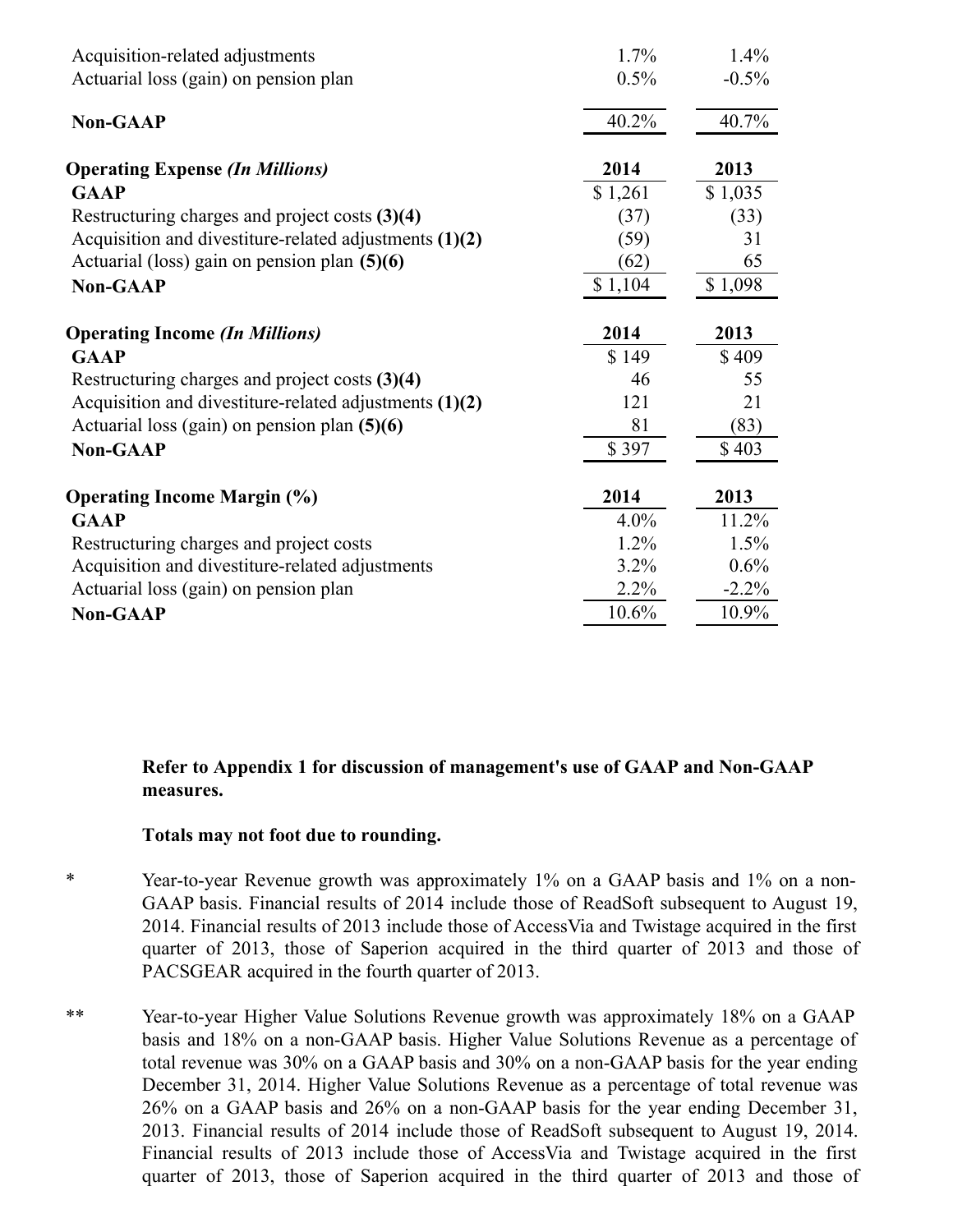PACSGEAR acquired in the fourth quarter of 2013.

- \*\*\* Year-to-year Software and Other Revenue growth was approximately 15% on a GAAP basis and 14% on a non-GAAP basis. Financial results of 2014 include those of ReadSoft subsequent to August 19, 2014. Financial results of 2013 include those of AccessVia and Twistage acquired in the first quarter of 2013, those of Saperion acquired in the third quarter of 2013 and those of PACSGEAR acquired in the fourth quarter of 2013.
- \*\*\*\* Year-to-year Perceptive Software Revenue growth was approximately 32% on a GAAP basis and 31% on a non-GAAP basis. Financial results of 2014 include those of ReadSoft subsequent to August 19, 2014. Financial results of 2013 include those of AccessVia and Twistage acquired in the first quarter of 2013, those of Saperion acquired in the third quarter of 2013 and those of PACSGEAR acquired in the fourth quarter of 2013.
- \*\*\*\*\* Year-to-year Revenue growth, excluding Inkjet Exit and acquisition-related adjustments, was approximately 1% on a GAAP basis and 6% on a non-GAAP basis. Financial results of 2014 include those of ReadSoft subsequent to August 19, 2014. Financial results of 2013 include those of AccessVia and Twistage acquired in the first quarter of 2013, those of Saperion acquired in the third quarter of 2013 and those of PACSGEAR acquired in the fourth quarter of 2013.
- \*\*\*\*\*\* Year-to-year ISS Revenue growth, excluding Inkjet Exit, was approximately -1% on a GAAP basis and 4% on a non-GAAP basis.
- **(1)** Amounts for the year ended December 31, 2014, include total acquisition and divestiture-related adjustments of \$120.8 million with \$17.1 million, \$45.2 million, \$0.8 million and \$57.7 million included in *Revenue*, *Cost of revenue*, *Research and development* a n d *Selling, general and administrative*, respectively. *Selling, general and administrative* includes \$56.0 million of acquisition-related expenses and \$1.7 million of divestiture-related expenses.
- **(2)** Amounts for the year ended December 31, 2013, include total acquisition and divestiture-related adjustments of \$21.2 million with \$15.9 million, \$36.5 million, \$0.7 million, \$41.6 million and \$(73.5) million included in *Revenue*, *Cost of revenue*, *Research and development*, *Selling, general and administrative* a n d *Gain on sale of inkjet-related technology and assets*, respectively. *Selling, general and administrative* includes \$37.3 million of acquisition-related expenses and \$4.3 million of divestiture-related expenses.
- **(3)** Amounts for the year ended December 31, 2014, include total restructuring charges and project costs of \$45.8 million with \$9.3 million and \$18.6 million included in *Restructuring-related costs* and *Selling, general and administrative,* respectively, in addition to the \$17.9 million in *Restructuring and related charges*.
- **(4)** Amounts for the year ended December 31, 2013, include total restructuring charges and project costs of \$54.5 million with \$21.5 million and \$22.1 million included in *Restructuring-related costs* and *Selling, general and administrative,* respectively, in addition to the \$10.9 million in *Restructuring and related charges*.
- **(5)** Amounts for the year ended December 31, 2014, include actuarial loss on pension plan of \$80.8 million with \$18.9 million, \$21.0 million and \$40.9 million included in *Cost of revenue,*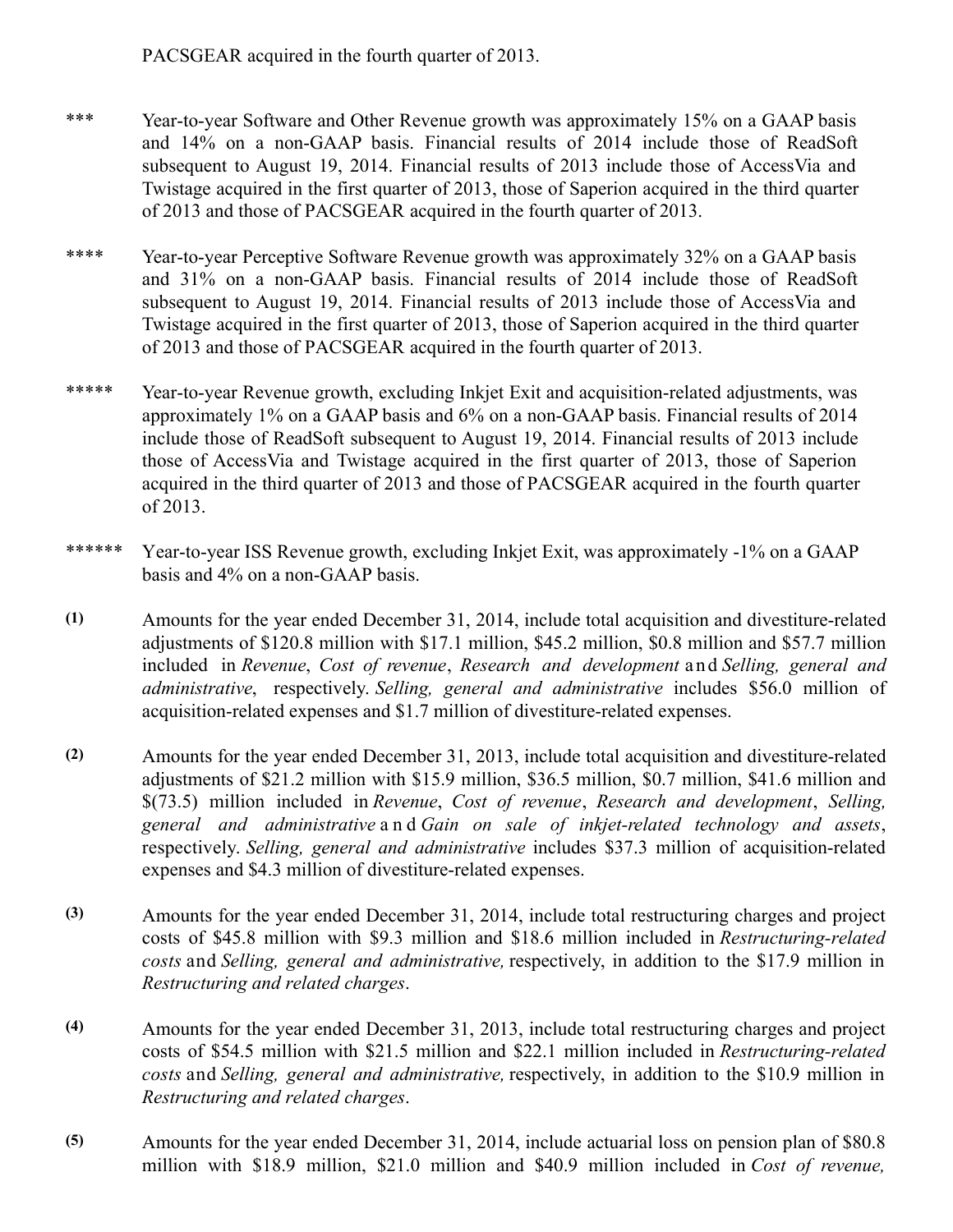*Research and development* and *Selling, general and administrative*.

**(6)** Amounts for the year ended December 31, 2013, include actuarial gain on pension plan of \$82.7 million with \$17.5 million, \$36.0 million and \$29.2 million included in *Cost of revenue, Research and development* and *Selling, general and administrative*.

#### **Appendix 1**

**Note: Management believes that presenting non-GAAP measures is useful because they enhance investors' understanding of how management assesses the performance of the Company's businesses. Management uses non-GAAP measures for budgeting purposes, measuring actual results to budgeted projections, allocating resources, and in certain circumstances for employee incentive compensation. Adjustments to GAAP results in determining non-GAAP results fall into four general categories that are described below:**

#### **1) Restructuring charges and project costs**

**In recent years, the Company has initiated restructuring plans which have resulted in operating expenses which otherwise would not have been incurred. The size of these items can vary significantly from period to period, and the Company does not consider these items to be part of core operating expenses of the business. Restructuring and related charges that are excluded from GAAP earnings to determine non-GAAP earnings consist of accelerated depreciation, asset impairments, employee termination benefits, pension and postretirement plan curtailments, inventory-related charges and contract termination and lease charges. They also include project costs that relate to the execution of the restructuring plans. These project costs are incremental to normal operating charges and are expensed as incurred, such as compensation costs for overlap staffing, travel expenses, consulting costs and training costs.**

#### **2) Acquisition and divestiture-related adjustments**

**In connection with acquisitions, management provides supplementary non-GAAP financial measures of revenue and expenses to normalize for the impact of business combination accounting rules as well as to exclude certain expenses which would not have been incurred otherwise.**

#### **a. Adjustments to Revenue**

**Due to business combination accounting rules, deferred revenue balances for service contracts assumed as part of acquisitions are adjusted down to fair value. Fair value approximates the cost of fulfilling the service obligation, plus a reasonable profit margin. Subsequent to acquisitions, management adds back the amount of amortized revenue that would have been recognized had the acquired company remained independent and had the deferred revenue balances not been adjusted to fair value. Management reviews non-GAAP revenue to allow for more complete comparisons to historical performance as well as to forward-looking projections and also uses it as a metric for employee incentive compensation.**

#### **b. Amortization of intangible assets**

**Due to business combination accounting rules, intangible assets are recognized which were**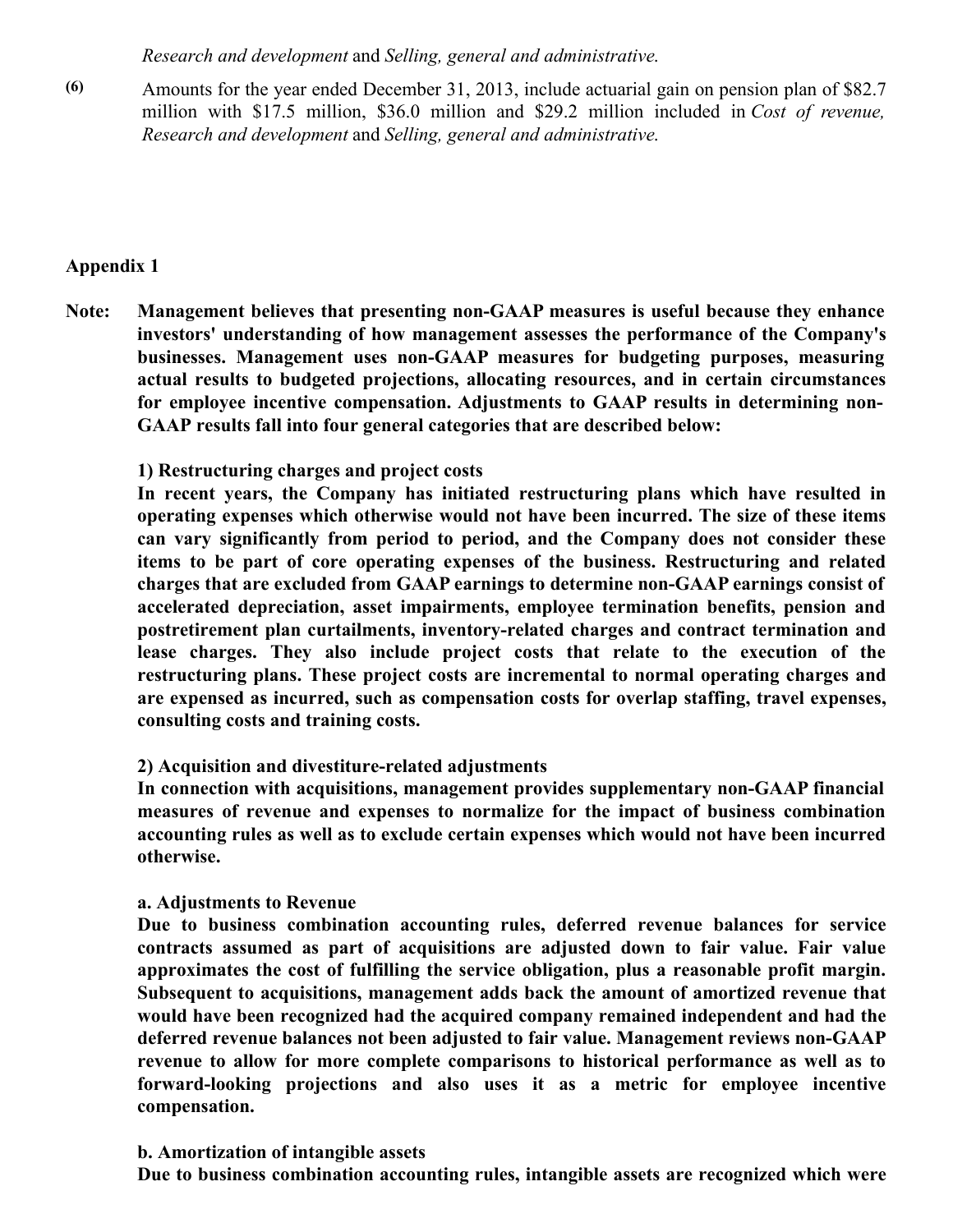**not previously presented on the balance sheet of the acquired company. These intangible assets consist primarily of purchased technology, customer relationships, trade names, inprocess R&D and non-compete agreements. Subsequent to the acquisition date, some of these intangible assets begin amortizing and represent an expense that would not have been recorded had the acquired company remained independent. The total amortization of the acquired intangible assets varies from period to period, due to the mix in value and useful lives of the different assets. For the purpose of comparing financial results to historical performance as well as for defining targets for employee incentive compensation, management excludes the amortization of the acquired intangible assets on a non-GAAP basis.**

#### **c. Acquisition and integration costs**

**In connection with its acquisitions, the Company incurs expenses that would not have been incurred otherwise. The acquisition costs include items such as investment banking fees, legal and accounting fees, and costs of retention bonus programs for the senior management of the acquired company. Integration costs may consist of information technology expenses including software and systems to be implemented in acquired companies, consulting costs and travel expenses as well as non-cash charges related to the abandonment of assets under construction by the Company that are determined to be duplicative of assets of the acquired company and non-cash charges related to certain assets which are abandoned as systems are integrated across the combined entity. The costs are expensed as incurred and can vary substantially in size from one period to the next. For these reasons, management excludes these expenses from non-GAAP earnings in order to evaluate the Company's performance on a continuing and comparable basis.**

#### **d. Divestiture-related adjustments**

**In connection with divestitures, management provides supplementary non-GAAP financial measures of expenses to normalize for the impact of certain earnings and expenses which would not have been incurred otherwise. The Company recognized a net gain on the sale of inkjet-related technology and assets, which consisted of a subsidiary, intellectual property and other assets, and transition services. In addition, the Company has incurred costs related to the divestiture, such as employee travel expenses and compensation, consulting costs, training costs, and transition services. These costs are incremental to normal operating charges and are expensed as incurred. Management excluded the income and expenses from non-GAAP earnings in order to evaluate the Company's performance on a continuing and comparable basis.**

#### **3) Loss on Extinguishment of Debt**

**The Company has extinguished debt prior to its scheduled maturity which has resulted in non-operating expenses which otherwise would not have been incurred. The size of these items can vary significantly depending on timing of the debt maturity versus execution of the redemption, and the Company does not consider these items to be part of typical nonoperating expenses of the business. Debt extinguishment related charges that are excluded from GAAP earnings to determine non-GAAP earnings consist of premium and redemption fees paid, as well as the write-off of unamortized debt issuance costs and original issue discount.**

#### **4) Actuarial gain/loss on pension plan**

**Lexmark elected during the fourth quarter of 2013 to change its method of accounting for**